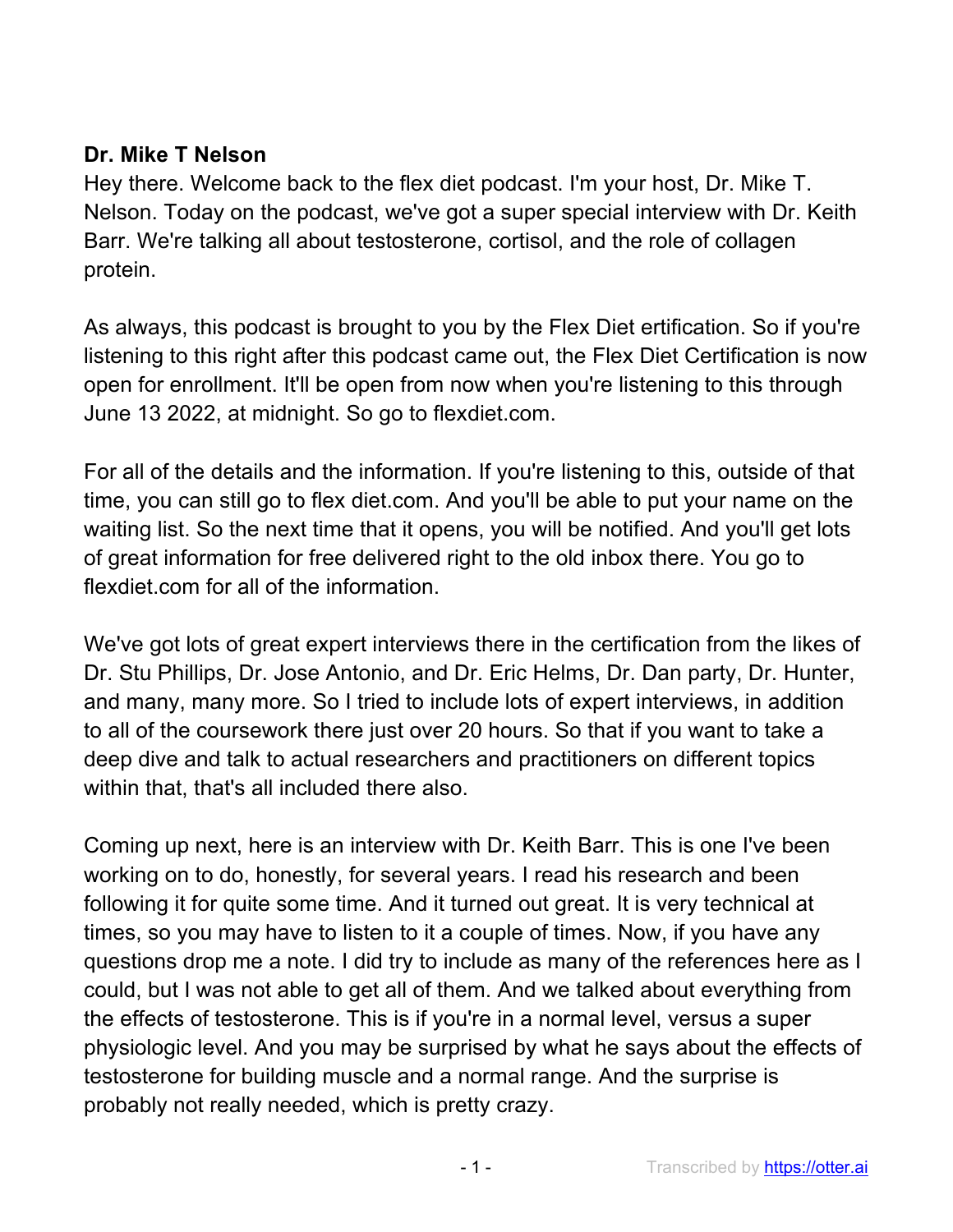We talked about the effects of cortisol. And in research, what you find is those who have the highest levels of cortisol are actually able to add more muscle. Even though cortisol is considered a catabolic hormone. We talked about nutritional strategies you can do to manage that differences between men versus women, especially related to cortisol, how this impacts intermittent fasting, and other periods of stress. And then we talked a lot about collagen. So collagen has been I've written about this in academic textbooks and papers before that, it was pretty useless. And this was looking only at sort of a muscle centric approach. So it is true, the collagen doesn't really stimulate muscle protein synthesis at all. But Dr. Barr and others Dr. Shah have done some really interesting research showing that it may be beneficial for soft tissue. So if you have some soft tissue injuries you're recovering from, or you just want to reduce your risk of them.

This is something that I've been using with my one on one clients for almost like three years now. So again, I don't publicize everything that I do with one on one clients. But I think enough time has passed with this that I wanted to share all this information with everyone and I wanted to get it directly from the source who's done a lot of this research. So we'll learn how do you use collagen specifically for soft tissue? Should you change your training? Should you do different types of training? Now this can be especially beneficial for recovery from some kind of niggly injuries. This is something that again that I've used with one on one clients for quite some time. And again, anecdotally I found that it works really really well. So Dr. Keith bar talks all about that, and a bunch more.

Ssit back and grab your favorite beverage and enjoy this wide ranging talk. from Dr. Keith Barr. Hey, welcome back to the flex diet podcast. And I'm here today with Dr. Keith Barr. Thank you so much for taking time on the podcast today. We really appreciate it.

### **Dr. Keith Barr**

Absolutely pleasure to be here.

#### **Dr. Mike T Nelson**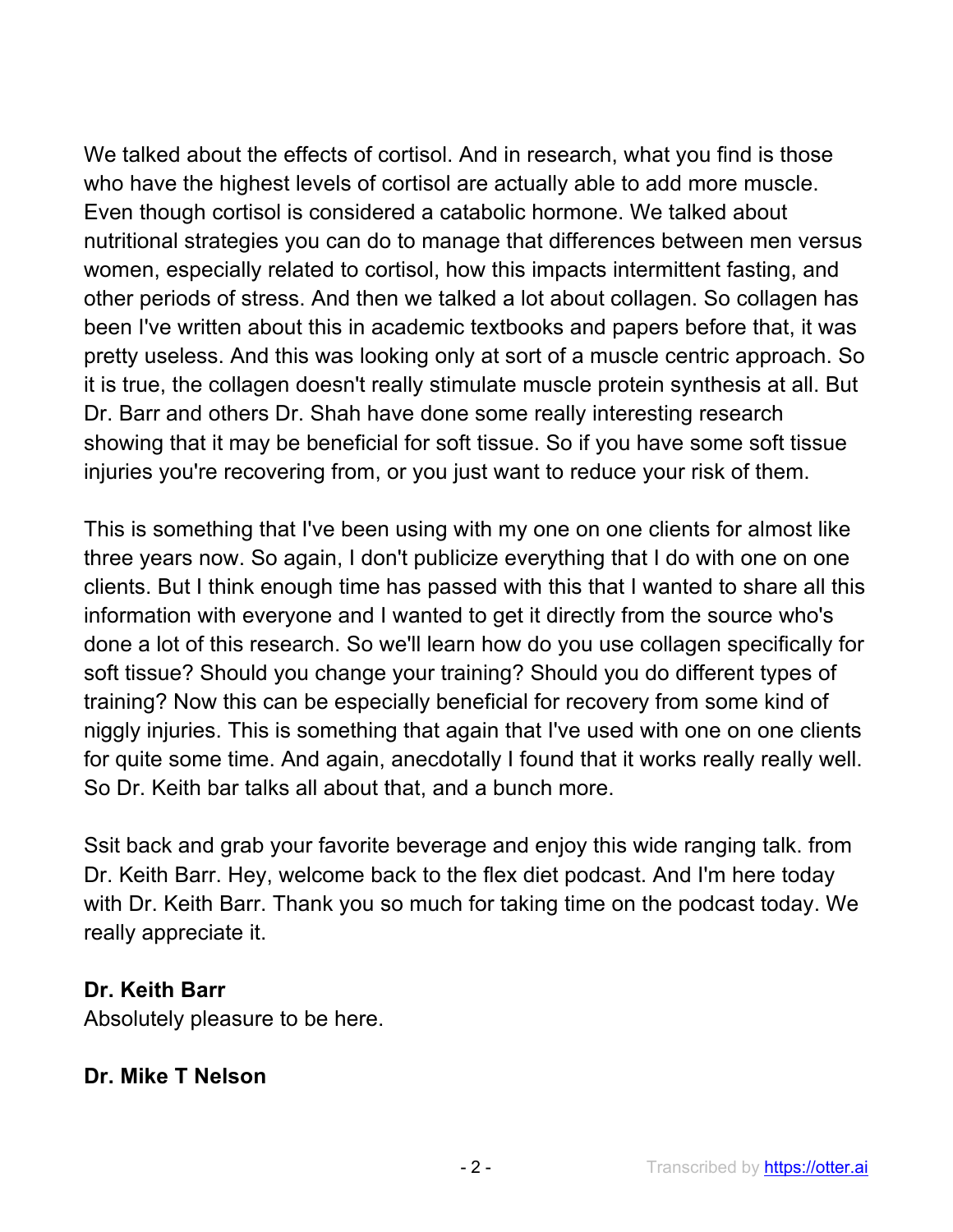Yeah. Today we're gonna get into all things College and a little bit more related to maybe injury recovery and performance. But people may not have heard of you do you want to give yourself just a little background about how you got into research? And I know you do also very much applied stuff too. So I'm always fascinated by that of people who have running research and then also applying it in the, shall we say, the real world at the same time?

# **Dr. Keith Barr**

Yeah, so. So what what I did is I started, I started in the applied field where I was undergrad at the University of Michigan, I became an assistant strength and conditioning coach. So I started as in that, in that kind of applied vein, and then I went on to do a Master's at Berkeley, a PhD at University of Illinois, and then a postdoc at the at Washington University. And along the way, I was really focused on how exercise nutrition aging disease, alter the adaptation of muscle, muscular skeletal tissue. So how do we improve and optimize performance? Using exercise nutrition, and, and maybe hormonal interventions throughout the lifespan? So how does it change? How does our response change as we get older, all of those types of, of ideas, and some of the best things we can do are manipulate the loads that we use, as well as the nutrients that we supply our body with.

### **Dr. Mike T Nelson**

Great, and I know you did some early work on testosterone, also, if you wanted to touch on that, because I I think its role a lot of times is misunderstood. And there's a huge difference between Are you hypo ganando. So you're real low. Are you kind of in the middle what we'll say, quote, natural area, and then if you use, you know, other special supplements to get to Supra physiologic level, because I think humans, we tend to think that everything is linear, but it's it's very much a non linear dynamic.

### **Dr. Keith Barr**

Yeah, so. So we had shown some of the work that Eric Davidian has done in in mind subroutines labs, where he was manipulating testosterone, both in male and female animals. When he did it in male animals. Basically, what he could do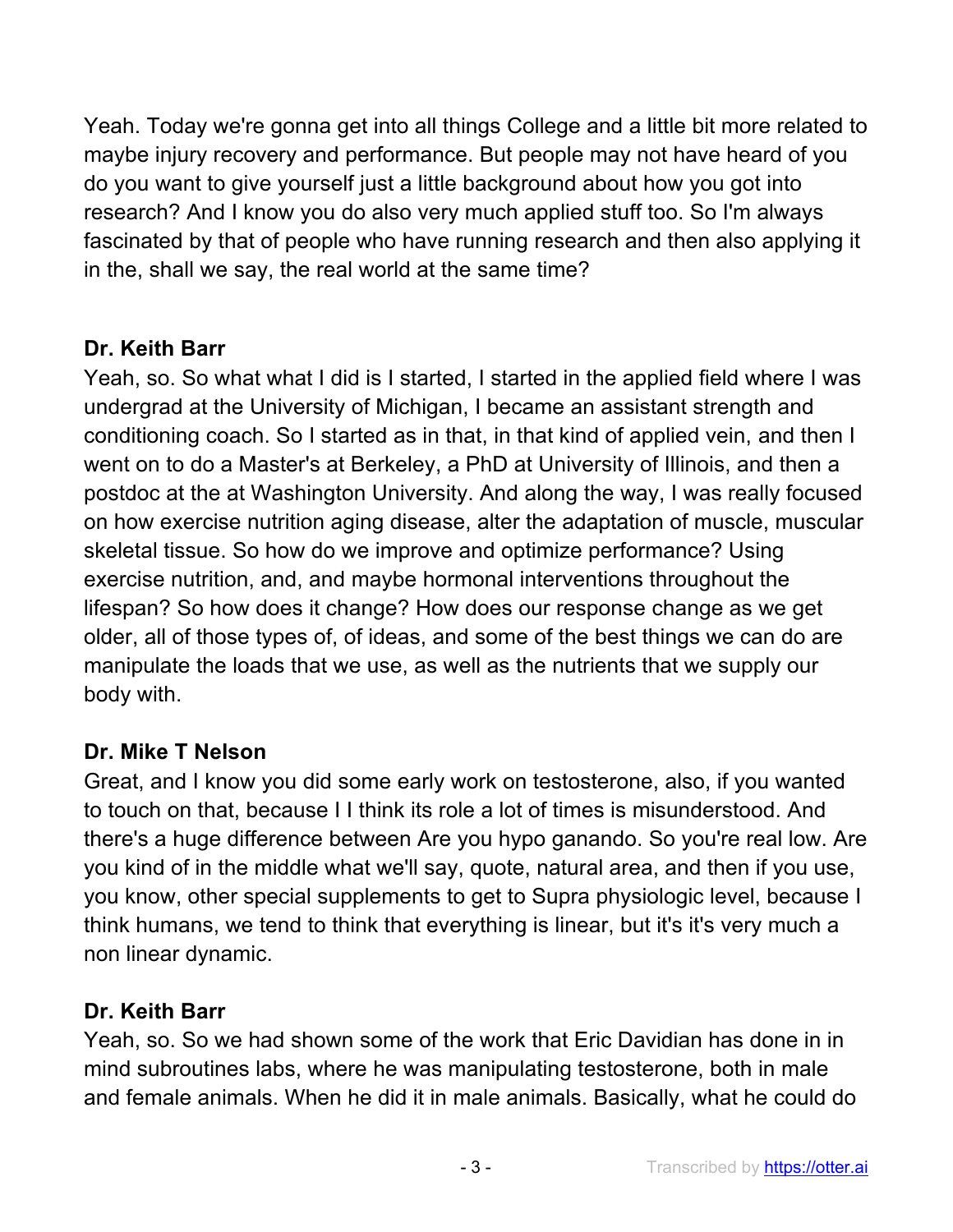is he could castrate them at different ages, and without testosterone had no effect. Once you reach maturation, the only time they really had an effect is when they were during growth, so at their puberty, so they were still going through puberty.

The same thing is really true for the females when you're supplementing with testosterone. So we add external testosterone, you need a secondary stimulus, you need either a resistance exercise, or you need pubescent growth, in order to see an effective testosterone floor. So for most individuals, who are adult, so they're fully mature, skeletally mature, we're not seeing a huge effect on on muscle mass until you're really super physiological, that kind of thing that you only get, when you're supplementing quite extensively as a performance enhancing drug user.

When you're in physiological ranges, it doesn't really have that much of an effect. Largely because, you know, most of the steroid effects are seen around 5% occupancy of the receptors. So most, most people who are not hypogonadal, or they're going to be able to reach that level as men without really having to supplement without really having to worry about it as you get older, that didn't seem to have a really positive effect. And the thing we always see with testosterone is it decreases breakdown in muscle. And that's the primary thing that's happening in muscle.

And that's just making your muscle quality go down, you might have more muscle, but that muscle doesn't have as good quality because that turnover rate, how quickly we can kind of get new proteins into to to replace the old proteins. If we slow that down, all we're doing is accumulating damage. So we accumulate oxidative damage lipolytic damage, all kinds of different things that happened to your proteins posttranslationally that can have a negative effect on how that protein performs. So if we decrease protein degradation in the short term, yeah, we might have a beneficial effect, but in the long term is going to have a negative effect. And we see that because men's muscle quality isn't as high as women's when we take it down to the her cross sectional area.

### **Dr. Mike T Nelson**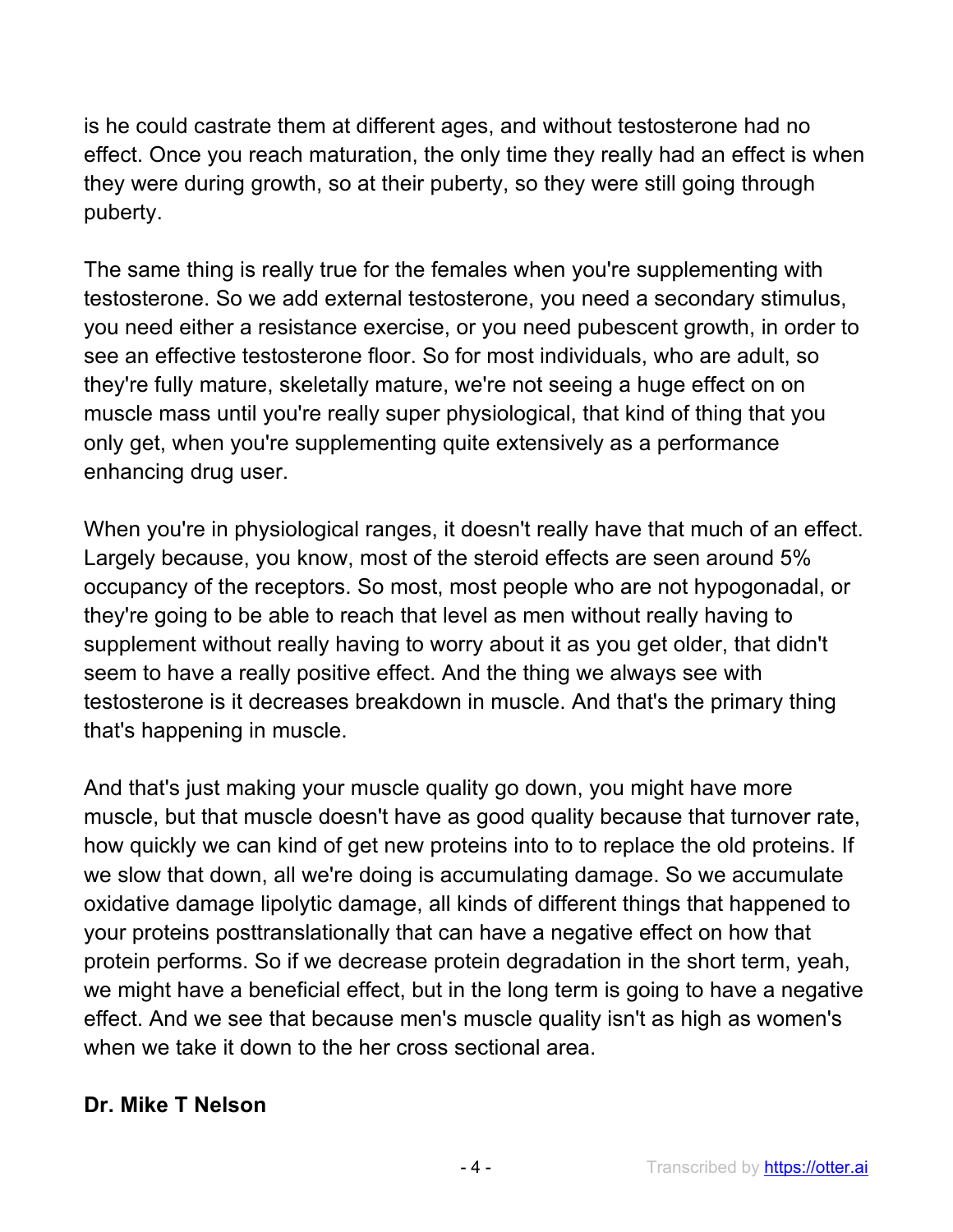So if you're really thorough rules and ethics aside for right now, and you're getting close to, let's say, the high end of weight class board, where speed and power our primary eminent would using anabolics. At least testosterone will keep it to that, could that be a negative at that point, because you may be adding weight, that doesn't function quite as well.

# **Dr. Keith Barr**

So in a situation like that, the benefits are actually not happening really from your muscle, they're happening from the central changes to the aggressiveness that's happening. So when you're going to do strength, speed, or power, if you're hyper aggressive because your brain is is, is easier depolarized, which we know that happens with testosterone. So you can activate things really, really quickly, that's going to potentially have a beneficial effect. The other thing that we see in our connective tissue work is when we add testosterone, it makes the connective tissue stiffer. And that's really where we think a lot of the performance benefits are happening, those two components, the brain is going to allow you to make a decision quicker, and to do a movement faster, and the stiffness of your connective tissue is going to go up. And so those two things together are going to increase your rate of force development.

### **Dr. Mike T Nelson**

Ah, very cool. I like the party you said about if you're in the normal range, going from, say 450 to 850, you're not going to see a huge difference, which I think is probably kind of surprising to most people. I mean, I would agree. And most of the literature supports that even though we don't have a ton of data on that. And humans think Bazan did some stuff in the 90s, where they chemically castrated some males and then tried to supplement them back in a couple of different areas.

# **Dr. Keith Barr**

There's there's good data from prostate cancer patients where if you, if you use if you use drugs to block testosterone completely, they are still able to grow their muscles just the same as people who don't have that have that negative effect on their testosterone. So you could be at zero testosterone, or very low testosterone as a man, you can still gain muscle mass from the resistance exercise and the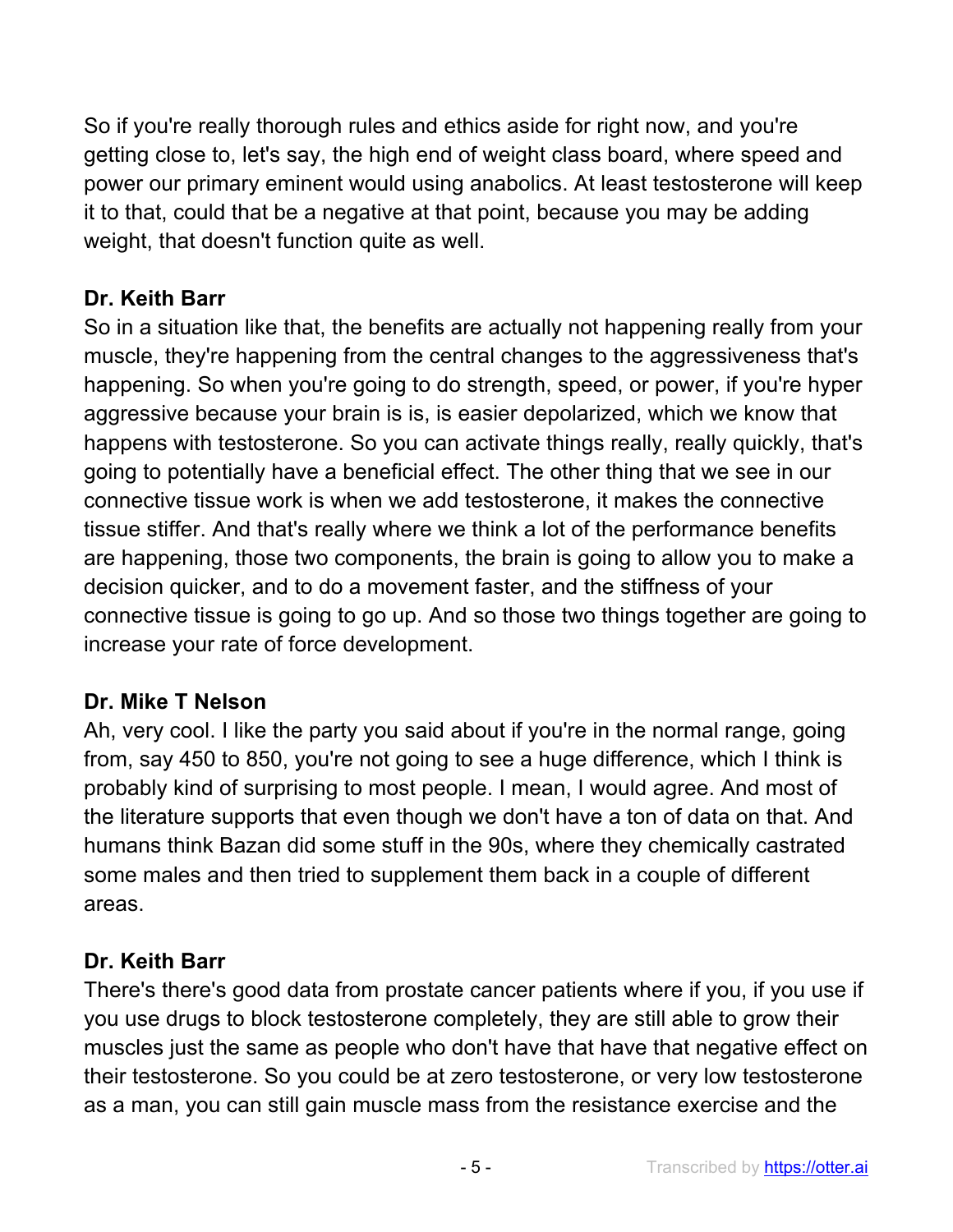rate at which you gain that mass is the same as somebody who hasn't been altered by those drugs. So and so that's that from the from the prostate cancer literature, when people are going through chemotherapy that are designed because that, that the prostate is so an androgen intensive. So it's so dependent on the androgens for growth that it's commonly used to drop testosterone as low as possible. You can still gain muscle mass in that situation. And so there's good there's good data there. There's good data and in the rate at which women add muscle mass and strength that said, yeah, that was my next question really get into that much.

# **Dr. Mike T Nelson**

Because I think in mature males and females, the rate of gaining muscle is similar if you control for other factors, even though they have much, much less testosterone than males.

# **Dr. Keith Barr**

Yeah. And there's good work from keratin, where he showed that there is strength, that women's strength will increase faster or greater than males, the baseline is lower. But they respond to resistance exercise as well, if not slightly better than men.

# **Dr. Mike T Nelson**

And are they responding better, because they're out a little bit lower, have a baseline are there some other factors there.

# **Dr. Keith Barr**

Maybe you're there at a little bit lower of a baseline, but they're also and so that's probably sociological, that we don't encourage women as much as men to perform strength exercise, so they're not necessarily starting with as much muscle mass. But then she now has shown that women have a higher protein synthetic rate. And like I said that testosterone lowers break down, so that women have a higher breakdown rate as well.

So the turnover rate of a woman's muscle is actually higher than a man's. But one of the things that testosterone is doing is explaining to the glucocorticoid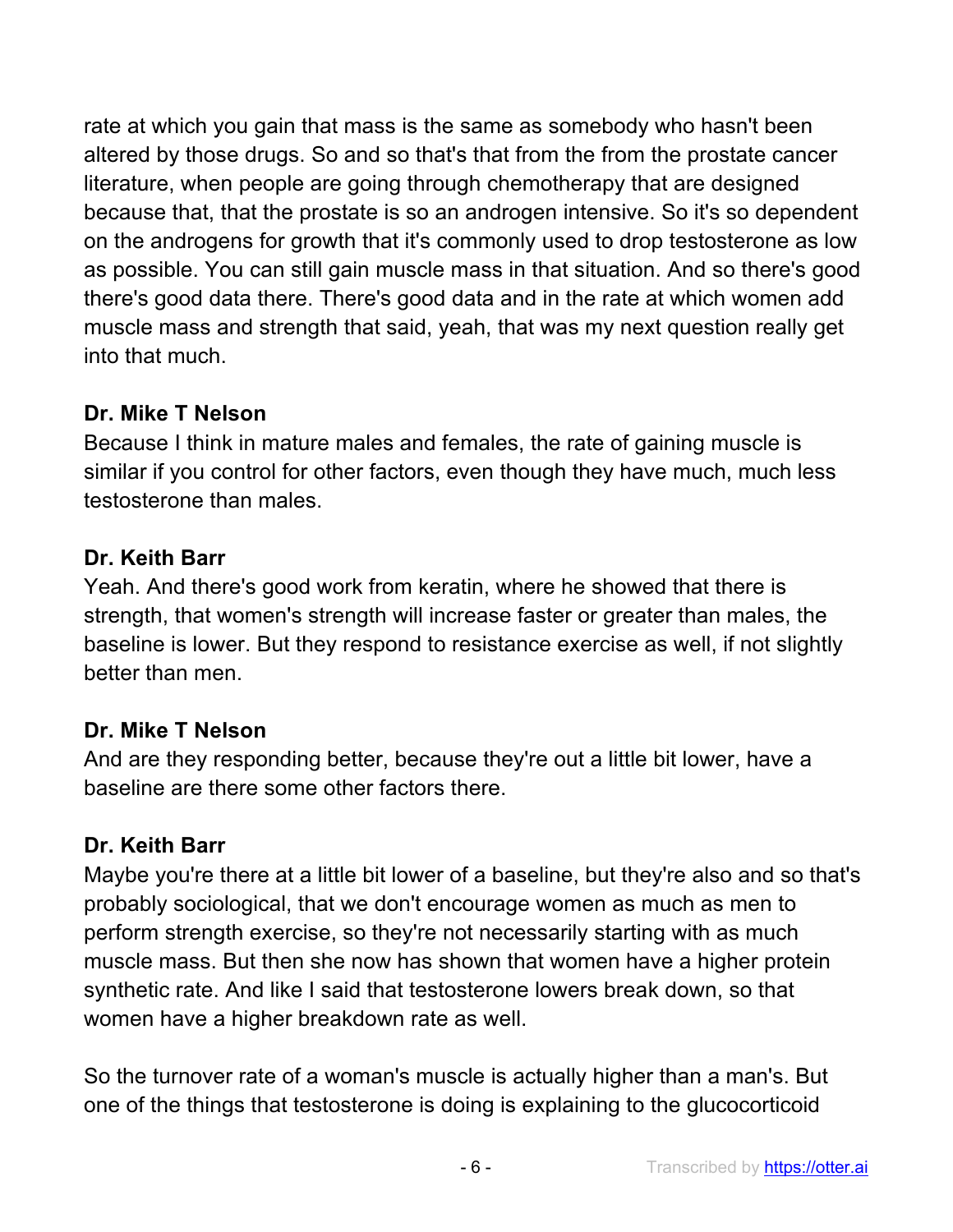receptor and inhibiting cortisol, some of the cortisol effects. So one of the things we see is under stress or under high levels of, of glucocorticoid. So these, these mineral, or sorry, these steroid hormones that are supposed to drop muscle mass, far, far more effective in women at dropping muscle mass than men, because without the protective effect of testosterone, that glucocorticoids the cortisol in the system is going to drop muscle mass much faster. And Sue Bodeen and they furlough here at Davis showed that really nicely in animal models were when you add, you know, any of these glucocorticoids to males and females that the females dropped muscle mass much faster than a male.

### **Dr. Mike T Nelson**

So what a kind of an extrapolation of that be that females may be more sensitive to the effects of overall stress and related to muscle mass or is a little too much of a leap.

# **Dr. Keith Barr**

In so far as that cortisol will go up with stress. They're the bigger The bigger issue for your listeners, if they if they're looking at metabolic flexibility, I'm sure that a lot of them are doing things like time restricted feeding and or some fasting. That means what it means to us is that the cortisol levels in a woman are gonna go up the same as they are in demand, they're gonna reach their highest rate before breakfast right before whenever you break your fast. And it means that the women's muscles are more prone to losing muscle mass and from fasting than men are. So they're not necessarily going to see this as much of a beneficial effect as a male would, from doing some of the time restricted feeding or, or intermittent fasting that that a lot of your male listeners will have tried at least.

### **Dr. Mike T Nelson**

That's super interesting, because I have had some females do shorter fasts, but only maybe once a week, once every other week. And I can't think of a single circumstance where I've had females do longer fasts, like a 16, eight, or those types of approaches where I've had some guys have some pretty good success with that, I would say in general, at least anecdotally, males tend to do better with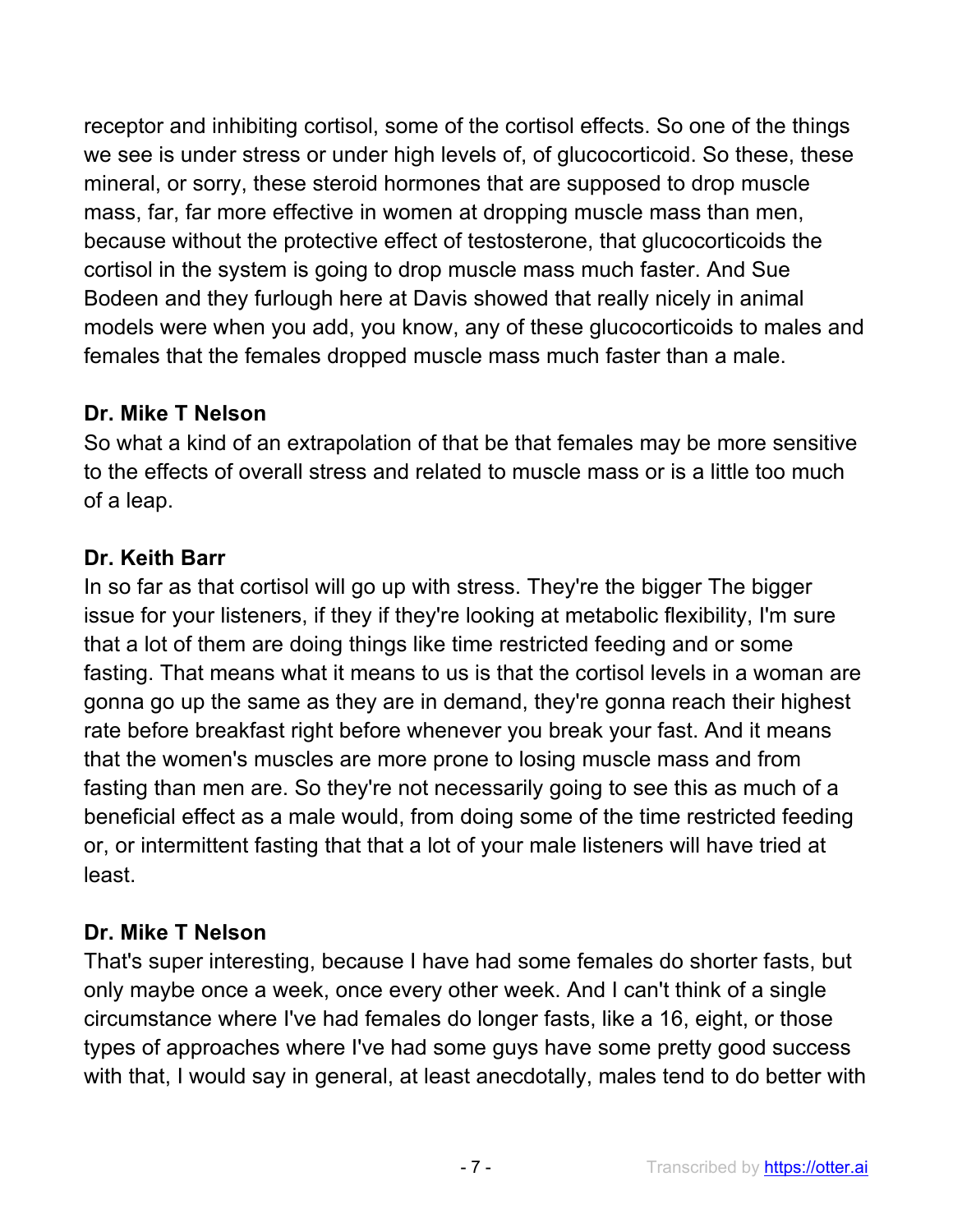longer fasting. And I've always wondered if that was something more physiologic, which sounds like it could be or other factors.

# **Dr. Keith Barr**

But you also see other hormones that are really important in in protein fasting as well like FGF 21. So I have a colleague, Karen Ryan, and she injects FGF 21, into the brains of males and females, and then she gives them access to the individual macronutrients. So she puts a plate of protein fat or carbohydrate out. And when you inject FGF 21 into the brains of males, they will go and almost exclusively eat protein. And the females won't do the same thing. So we actually have very different drivers for both both our adaptive response, our metabolic response to fast, but also in our, in our cravings, that results from the fast. So whereas males might crave a little bit more protein rich food, females don't have a specific as much of a specific crave in that way. And that could also play a role in how much muscle mass is maintained in these longer or intermittent type fasting.

# **Dr. Mike T Nelson**

That's very cool. Because, again, anecdotally, I'll ask clients, like when you get super stressed, like, what foods do you crave? And guys typically will be, you know, some foods, but you know, it's not uncommon to hear I just want like a big steak, right? We're rarely do I ever hear females say that, I've always wondered if there's something physiologically or if it's just more of a societal convention. So sounds like there may be something to that physiologically.

# **Dr. Keith Barr**

Yeah, it's probably a little bit of both. But there is definitely a hormonal, a neurocognitive change that results from some of these hormones that are usually produced by things like, like the, like the bile acid components that you get FGF 21 from. And so so because there are these kind of cues that we're getting from the physiological response to either feeding or fasting, there are going to be sex differences that are going to have significant effects on on our muscle mass, and as a result on our basal metabolic rate and other things.

# **Dr. Mike T Nelson**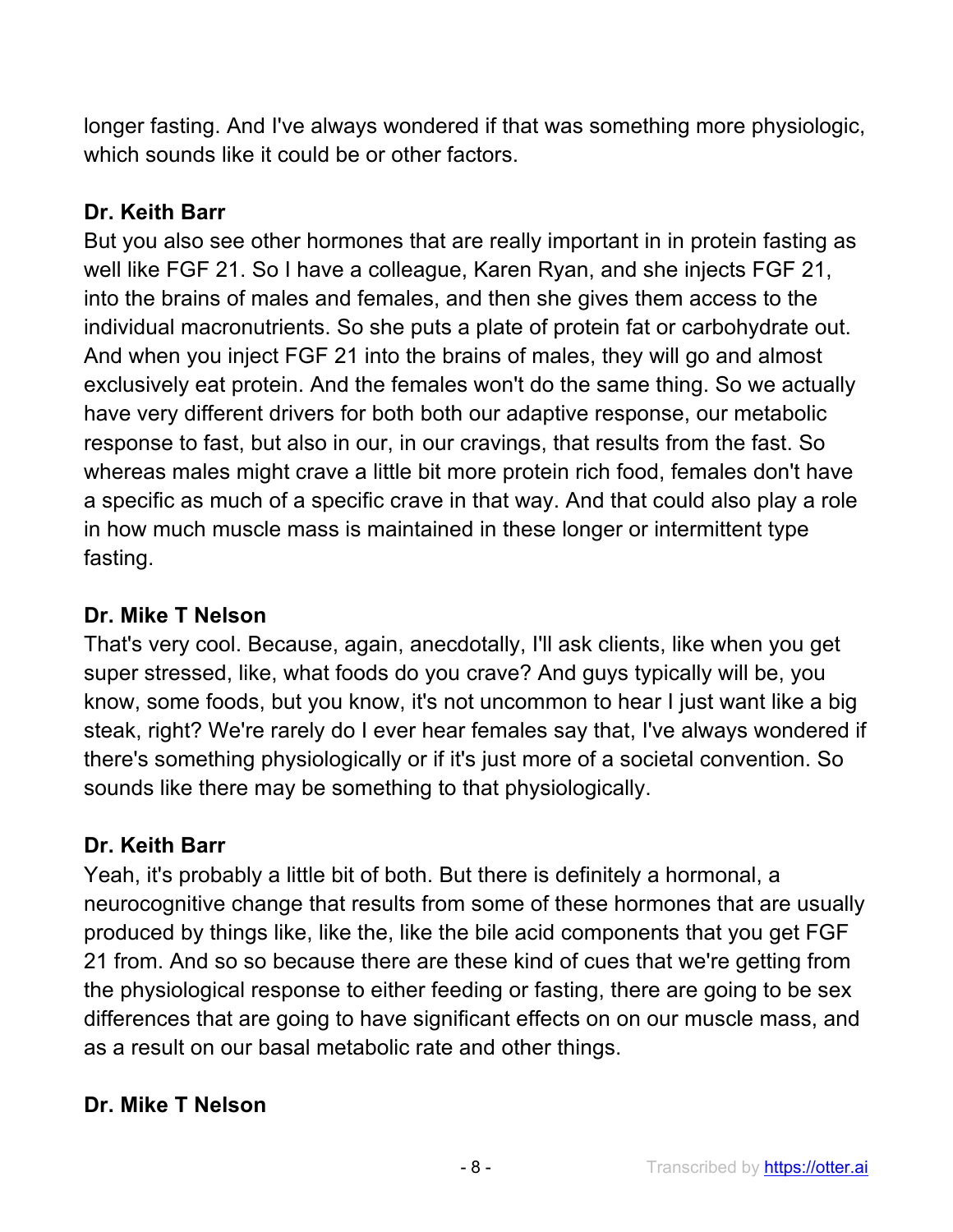Awesome. And if someone wanted to, let's say gain muscle or lean body mass, I know I'm kind of using them interchangeably at the fastest rate without any exogenous drugs. Is there some types of strategies they should do around cortisol or other methods?

### **Dr. Keith Barr**

Yeah, absolutely. So so the interesting thing is that the cortisol is probably the best predictor. So the higher the cortisol, the better, you are going to be gaining mass

#### **Dr. Mike T Nelson**

Seems like the inverse of what most people would guess, right?

### **Dr. Keith Barr**

It is the inverse of what people would guess. And probably the best predict the best reason the best rationale as to why is that what you've done is you've done the hardest exercise. So that's the greatest stress. And so what we know is if we want to build our muscle mass, what we're going to do is we're going to lift any weight to failure. So it doesn't, you don't have to lift a huge weight, you can lift a relatively lightweight for yourself. But as long as you keep going until you can't lift it anymore. And the key there is that you don't rest at any point, you just keep pushing, keep pushing, because what we know is that and what Stu Phillips has shown quite nicely is that what happens when we get a muscle to failure is that's the only time in humans where we recruit all of the fibers within the muscle.

So all of the fibers within the muscle, get that molecular signal that's going to tell the muscle it's going to now want to get bigger. And so if we don't go to failure, we're only getting part of the signal. So many of the fibers don't actually get the signal to grow. But at failure, we're recruiting all of the muscles we're giving a signal to all of the muscle fibers within the muscle We're working. And that's what, that's why we use any weight to failure.

It doesn't matter light or heavy, you can get bigger by using anything and lifting into failure, and then supporting it with a good high quality proteins that have that are complete proteins. So whey is the gold standard, because it's easily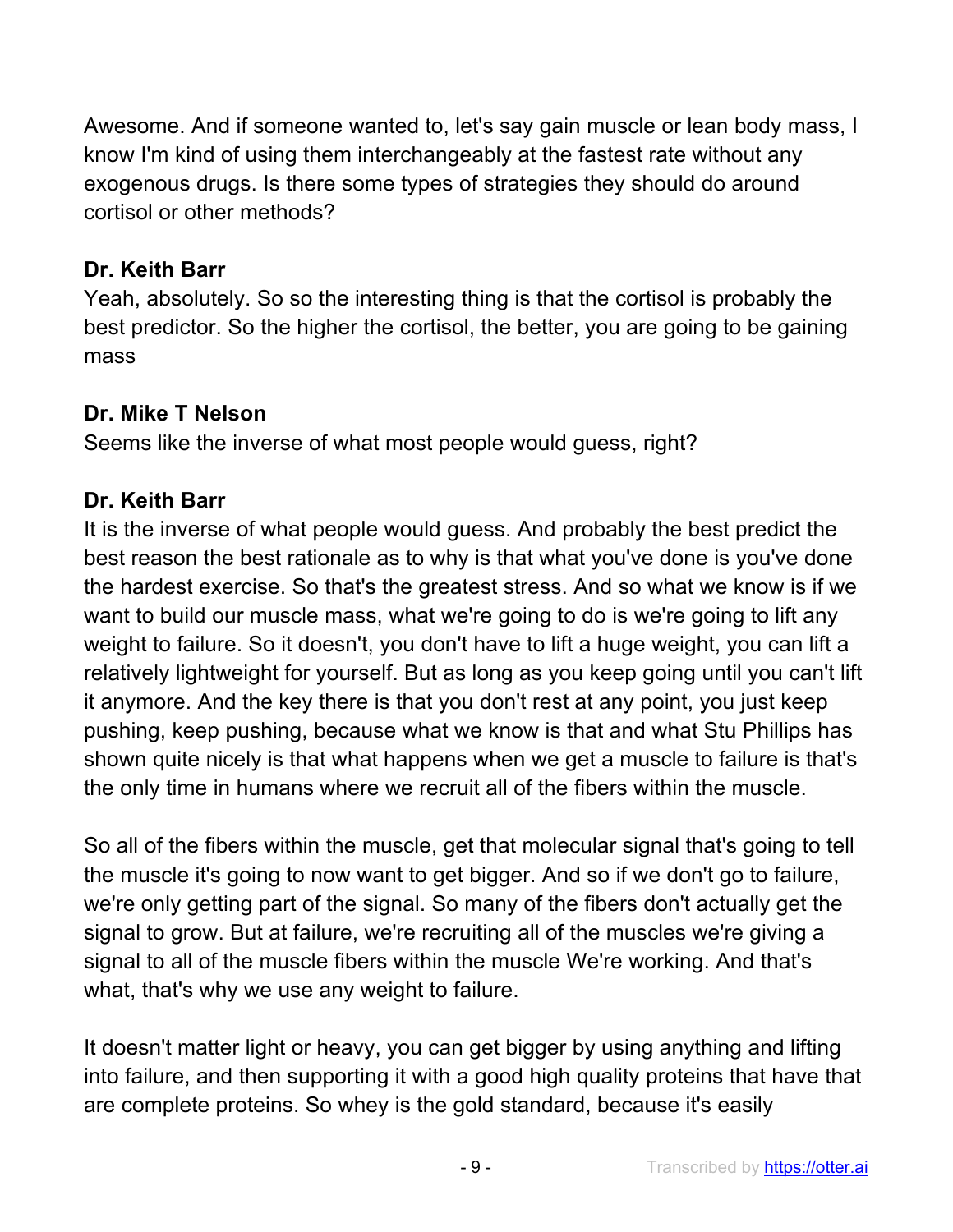digestible. But anything that's going to be a leucine rich protein that's going to have all of the nutrients, it can be plant based, it could be animal based, it doesn't, it's not a huge difference. But what you're looking to do is you're looking to support that strength training with with that protein dose. And those two things together, we know the molecular mechanism.

So what we had shown very early on, during my PhD is that how big your muscle get is directly is gets is directly proportional to the short term activation of a protein kinase called mTOR. complex one, and that one's also activated by amino acids. And they activate mTOR complex one in different ways. And so what we know is that the two things together additive, so when I do my, my lift, and I get that signal, I get that failure, I get that signal of tension across that muscle fiber, that muscle fiber is going to change that tension into a chemical signal, that's going to turn on into a complex one.

And the way that it does that is different than the way that amino acids are going to do it. And so the result is when we do them together, we get an increase a further increase greater than what you would get with either feeding alone or with with strength training alone. And so combining those things together is going to give us our biggest growth response.

### **Dr. Mike T Nelson**

Very cool. I think some of the stuff from Nick birds lab or Nick bird, when he was working in Stu Phillips lab showed, you know, as light as 30% of one RM, which I it's much lighter than I think most people would realize, but they did that with leg extensions, again, that exercise was taken to, you know, momentary failure, or you couldn't move the weight or whatever definition we're using for failure in this context.

### **Dr. Keith Barr**

Yeah, they go to positive failure. And when you get to positive failure, you got that beneficial effect, the biggest effect, whether it was 30%, or 90%, of one rep max. And then they did the follow up study looking at 30%, or 80%, they train them. And they found that the increase in muscle mass was the same between them over I think it was an eight or 12 week training period. But what they found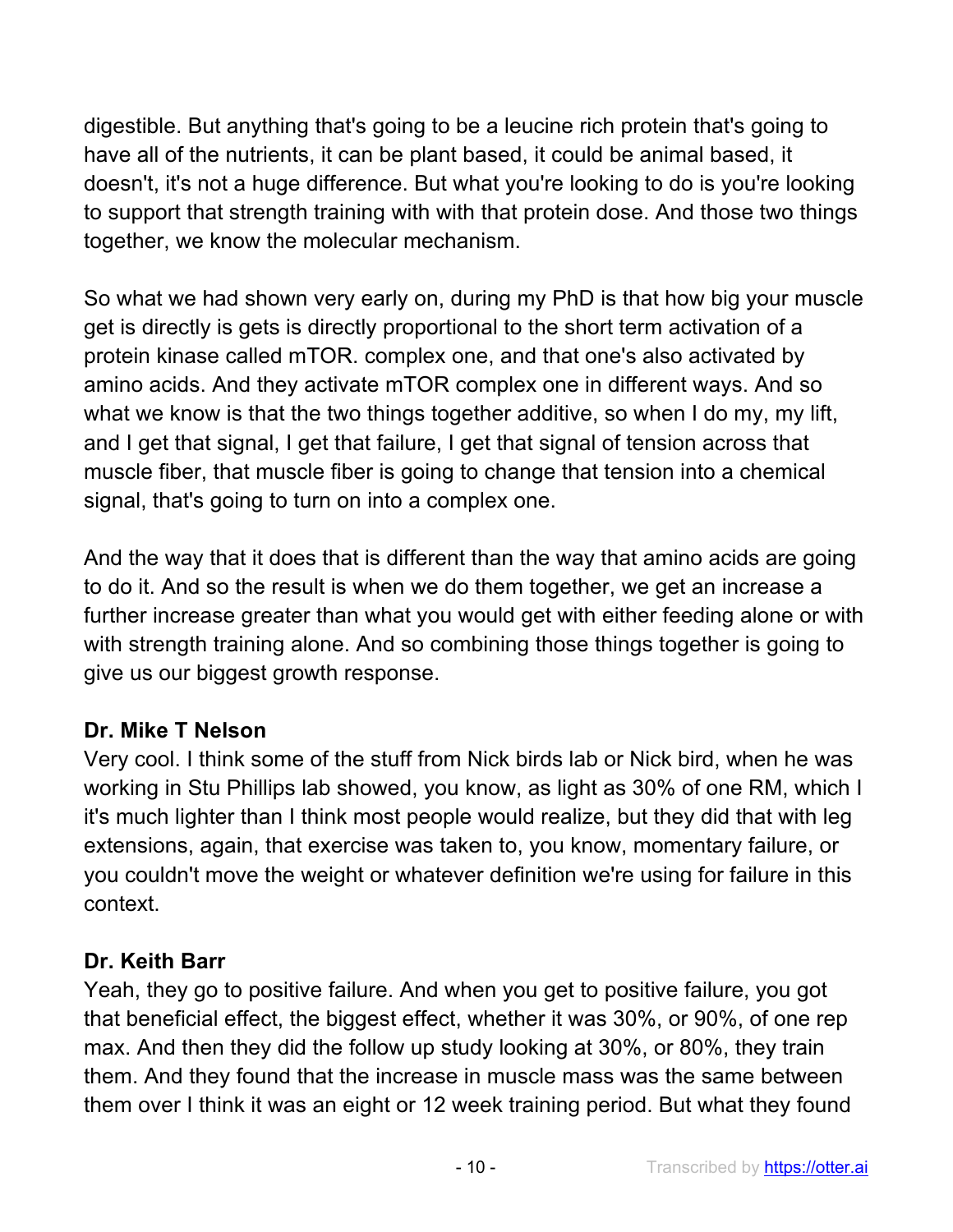was that the increase in strength was greater for the 80%. groups. So they had a couple of 80%. So when you're lifting 80% of your one rep max, you got a bigger increase in strength, but the muscle mass was the same.

#### **Dr. Mike T Nelson**

Yeah, and I saw Stu here a couple of weeks ago, he said to say hi, by the way, very good. And he was saying there's some even newer studies where they then took the group that did say a low like 30% of one around, and then gave them a couple practice sessions on what they were going to test them on. And then he said that the strength of difference between those two groups got to be even less than so there's even some debate about if you use some other method, and maybe you can add some muscle that way, you know, how long would you need to train that, quote, new muscle to impart strength changes to attend to.

#### **Dr. Keith Barr**

So the neurological adaptations are going to be very, very quick. They're the fastest adaptations that we have within the within the strength paradigm. But once you make those neurological adaptations, you're also going to have other structural changes that are going to be important for how well you transmit the force. And so yeah, so what we say is that if you want to get stronger, you lift a heavyweight, if you want to get bigger, you lift any weight, you go to failure.

#### **Dr. Mike T Nelson**

At some point can you make up for not going to failure by just doing enough physical volume to compensate for that if you have more time, and let's say your goal is kind of more strength and hypertrophy at the same time.

### **Dr. Keith Barr**

So you can go the volume component is important for size. It's not important for strength. So it doesn't look like we need to do a lot of volume if we want to increase strength. But if you want to increase size you can do you can do less weight and do a lot more volume. And a lot of people in the field know this because a lot of a lot of bodybuilders. That's exactly what they do. They love to be in the gym, that's their job.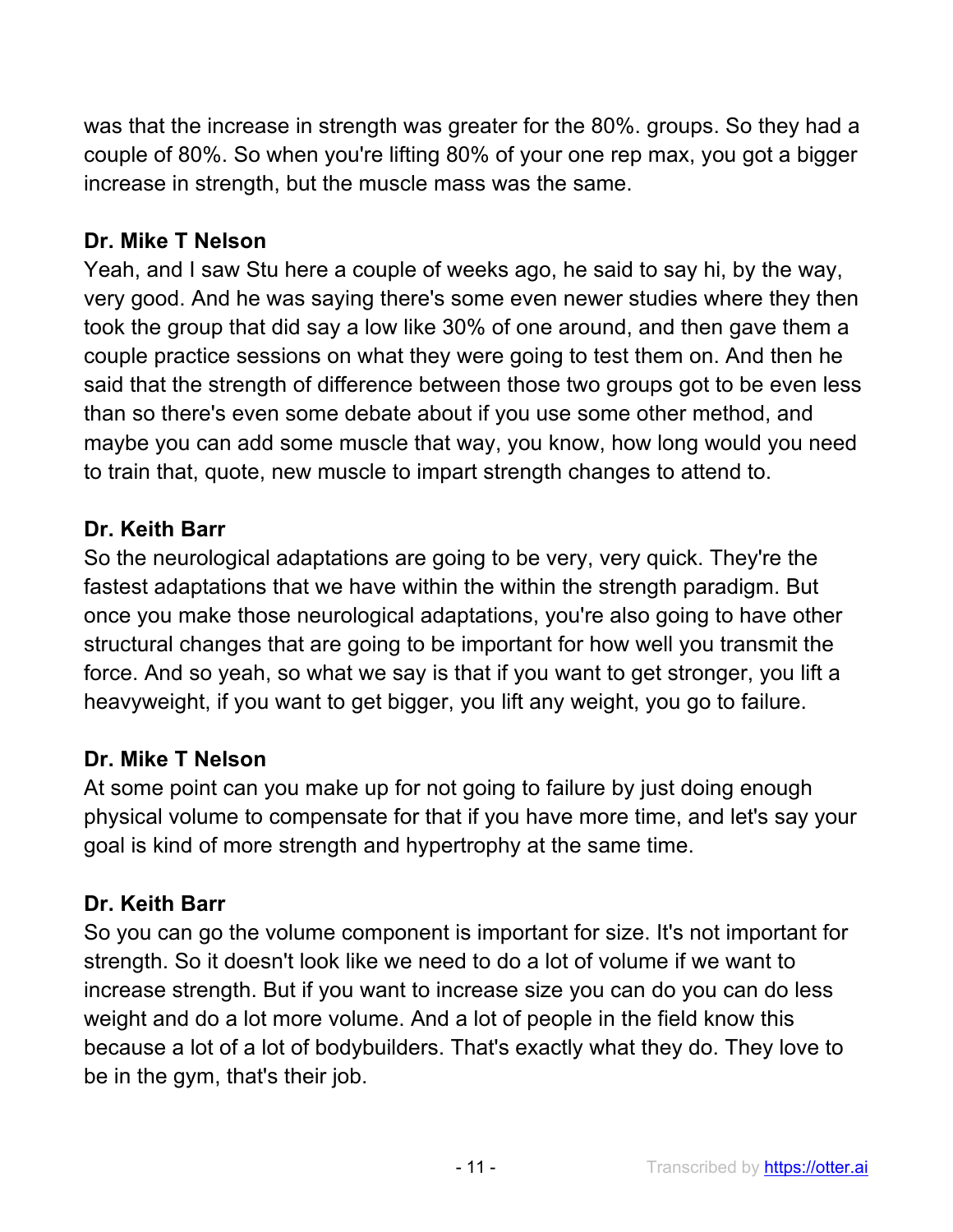In between sets, they talk to every single person in the gym, they're going to spend six hours in the gym. frequency, intensity and duration is what we manipulate. So if you want to have your duration be super long. You just do it with a lower intensity. And so that's basically still right within that overload principle that is really the key to to growing muscle bigger and stronger.

# **Dr. Mike T Nelson**

On the catabolic side, is there anything we should look at nutritionally to maybe indicate that I know there's always a bunch of talk about carbohydrates immediately after training. And then I think it was through his lab again showed in terms of insulin release, if you're just having 20 to 40 grams of whey protein, you have enough insulin release to kind of stop the catabolic process. So maybe from that side, it's not as important as we thought, obviously, you'd be replenishing glycogen if you're going to do a session within a short period of time, right after, which would be a different circumstance.

# **Dr. Keith Barr**

So the classic, the classic study there was by Kevin Tipton students who was on that paper as well, where they were they fed either all amino acids are essential amino acids. And when they just fed enough of the essential amino acids, they got a decrease in degradation. Because a lot of times what we're looking at for degradation isn't something where we're driving degradation, or we're inhibiting degradation through the insulin stimulation, because insulin stimulation for the first six hours after exercise is inhibited.

And so after resistance exercise, and so what we're actually getting, as far as the degradation is a degradation is used to drive synthesis, after strength training, because what we're looking for is we're looking for essential amino acids, if we don't have a source from the diet, because somebody's doing it's fast, and we have to break down protein in order to free up amino acids, specifically, the essential amino acids. And so what have tipped in 1999 papers show that is if you bring up the essential amino acids, you drop protein degradation, and that that doesn't necessarily need any insulin response, there is some arginine in that essential group that he gave to give it maybe a little bit of insulin, but the insulin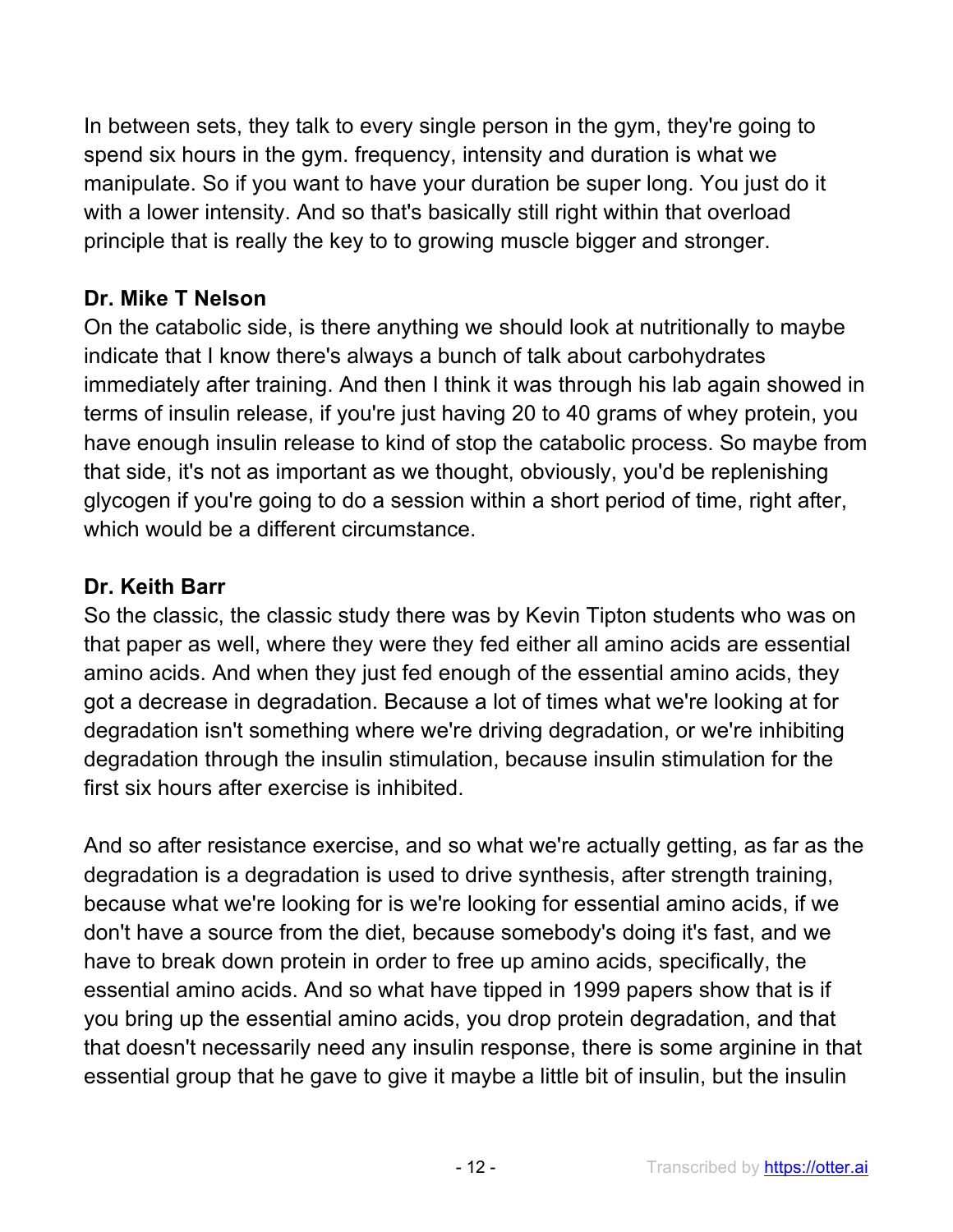component, because when we do heavy exercise, or we do strength exercise, we get that load across the muscle.

Troy Herm Hornberger shown that when you do that, you activate a different system that's parallel to the insulin system. And that's activating mTOR, in an in in a way that doesn't need insulin or IGF one. And then what you get is you get feedback inhibition. And so my former PhD student, Lee Hamilton had shown that after exercise, the Association of either Iris one or IRIS to these two insulin signaling substrates goes down, the association with the with the insulin receptor goes down. And with a PI three kinase, they go down.

So what you're doing is and and Rennie Koopman showed long time ago now that what happens after lifting heavy weights, is you get a period of insulin resistance that lasts maybe three to six hours while you're getting this feedback inhibition on insulin signaling, because you don't need it because you're able to activate these systems independent of insulin. And then 24 hours later, you actually have an increase in insulin sensitivity, because you this whole system has kind of reset insulin since insulin signaling to some degree. And so it allows you to then re to get a bigger stimulus from the same from the same amount of insulin. And so we think that that's one of the really important things that resistance exercise does is it resets a lot of the the signaling cascades that are downstream of insulin, or downstream of some of the metabolic flexibility things that we look at, because we just had a paper come out where we did four bouts of exercise over two weeks.

And then 72 hours after the last bout of exercise, we looked at protein turnover. And we looked at signaling through mTOR, an mTOR signaling is significantly lower in the muscle that you've exercised four times over those two weeks, but your protein synthetic rate is higher. So what we're doing is we're dropping a lot of the baseline level of mTOR activity is going down, that baseline level of certain aspects of insulin signaling are coming down. But then what we're doing is we're returning the ability to signal the next at the next meal or at the next bout of exercise. And so what we're doing is increasing the the, what we call the dynamic range of the system, what we do is we we haven't go really we activate the system really, really at a high level.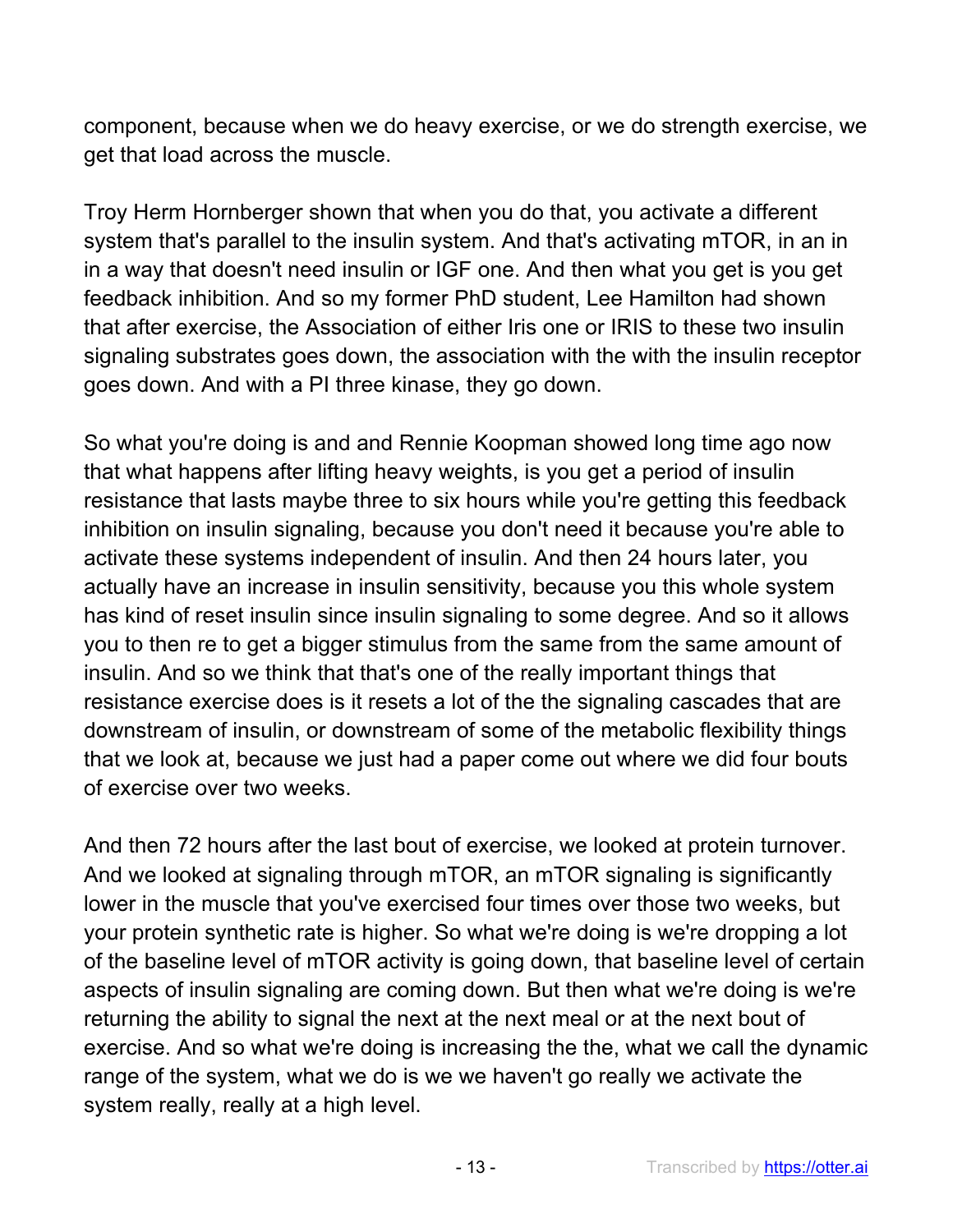And then for two or three days, it's going to actually go down below baseline, and then we're going to be able to activate it again. And every time we have a meal because we've got this greater dynamic range, we take more of the protein that we eat, we make it into muscle in that space. And Stu again is shown that 24 hours after your last resistance exercise, but you're still better at building muscle than if you didn't do the exercise bout yesterday. And so a lot of that is because what we're doing is we're we're modifying the dynamic range. We're dropping the baseline of things like mTOR activity and insulin signal And then when we get that signal comes back, because we eat, we get insulin, now we're going to have an insulin signal, now we've got this much greater range, we go from a lower starting point to the same level of stimulation, that change is much bigger. And that means we get a bigger biological effect from the same state signal.

### **Dr. Mike T Nelson**

And so the nine sound effects you're talking about are related to the non insulin mediated uptake. Category, I guess you could say, is that correct?

# **Dr. Keith Barr**

So there's a lot of the non insulin mediated stuff. So yes. So, you know, we know that the insulin signal for glucose uptake can be can be basically replaced by an contraction based signal, we know that a lot of what insulin does is change blood flow, get blood flow to go to the tissues, where it's supposed to where we're supposed to store amino acids and sugars. And that's to our muscles and certain fat depots, when we do exercise where we don't need the insulin to change blood flow. Now that exercises change blood flow by producing metabolic byproducts. So we have greater blood flow. So we don't need as much of the insulin effect to get more of the substrate into the tissue that we want it to go to.

### **Dr. Mike T Nelson**

Very cool. And the new study you were talking about, were they I think they did heavy stimulation for a shorter period of time. If we were to translate that into humans, and assuming that's the same, would that'd be an argument for doing maybe less frequent, but more intense bouts of exercise then to try to raise that ceiling effect? Or what would that look like if you could translate it into human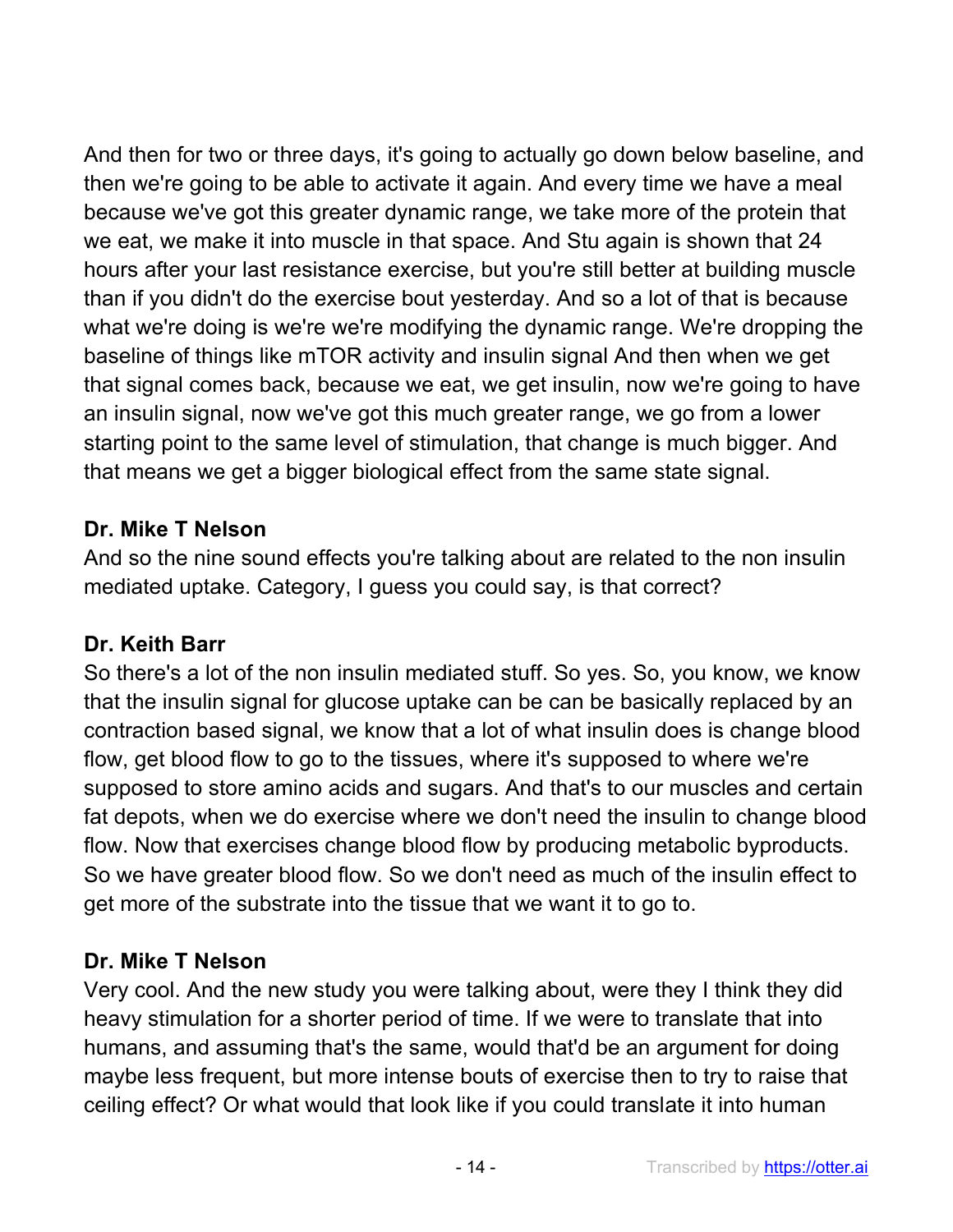work group? And probably like intermediate level athletes? So not beginners, but people who have been, you know, training for a while but not elite level athletes?

# **Dr. Keith Barr**

Yeah. So. So yes, I think that, that people get into the same routine of their exercise training. And so we adapt to that. And so it's less and less of a stimulus each time. And there's a Japanese group that shows if you do the same exercise over time, and our new paper, as well show that even the second bout of resistance exercise, where we saw mTOR activity go up 20 fold after the first one, six hours after the second one, it goes up five fold, three, three to five fold. So we're not seeing that huge response we saw in the Japanese group showed that over time that those individual responses to the exercise are coming down.

But if you take a two week break, and you do the exercise, again, bang it, there goes the that molecular signal comes back. So So there's two ways you can do it, you can take a little time off and then come back and hit with that with the same type of exercise, you'll get a bigger stimulus from that, or what what's more, kind of what needs to happen more for, for people who just go out and train the same way every day, because you just have to throw in, say, 20% of your sessions, or 20% of the time that you're going to be exercising at a at a much higher intensity.

So adding those high intensity intervals is going to have a huge effect. And we know that from work from from the Buck Institute, Simon mela have had shown that when you lift weights, or when you do high intensity interval training, that that the transcriptomics. So the all of the messenger RNAs within your muscles, if you're older, they look like you're younger, again, because that high intensity exercise that's getting outside of the comfort zone, that's giving you a greater stimulus to see things like muscle growth response genes, insulin signaling genes, mitochondrial genes, they have a much bigger effect, especially in an older population if you do high intensity interval training. And so So yes, I do think that manipulating, manipulating that intensity is a really important thing to do for all levels of athletes, and even athletes who are just training for life.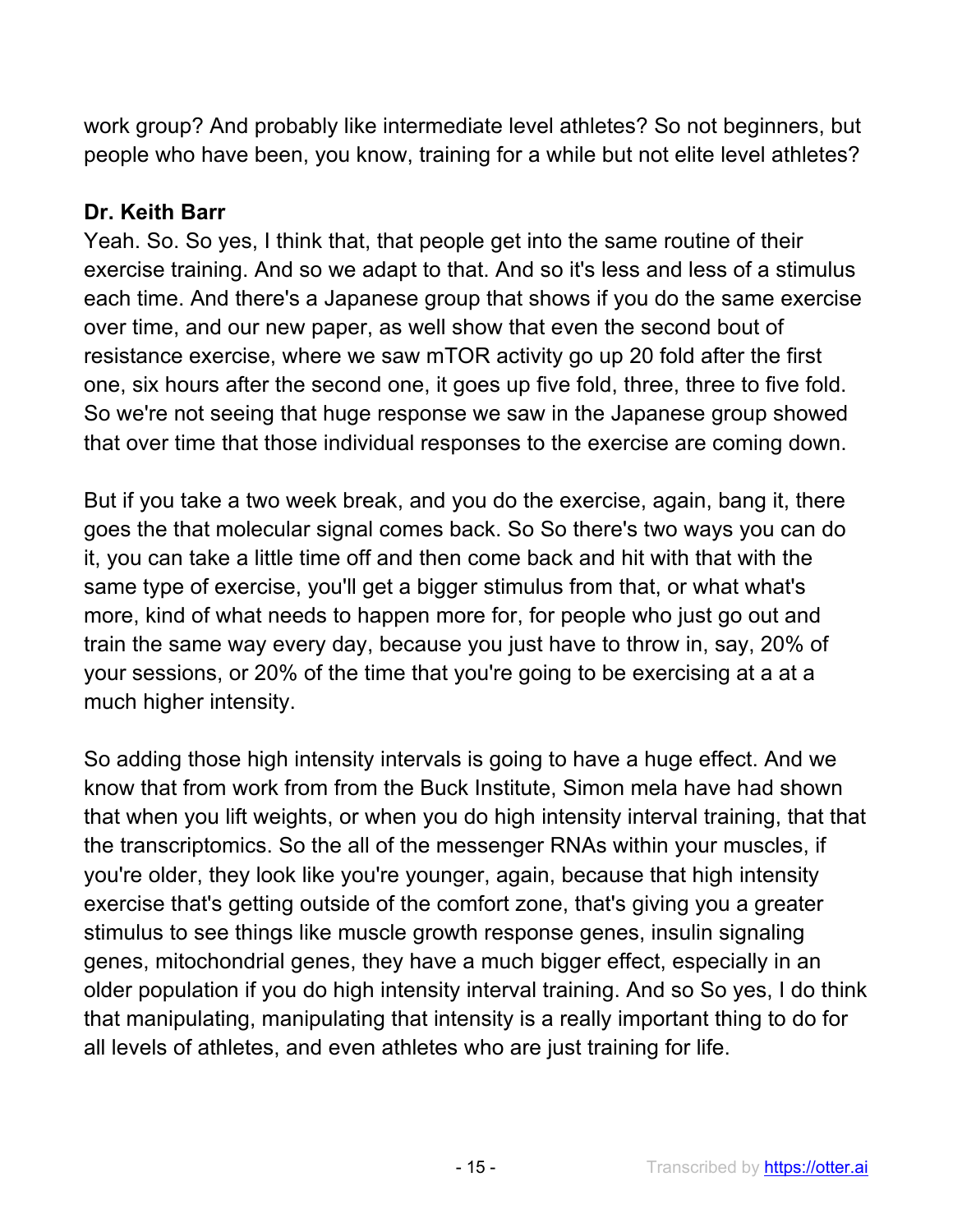So they're not going to train for any competition, they just want to feel like they're still making progress. They're still making the changes towards their goals. Those are the end goals could simply be healthy body, and low body fat or whatever it is. All of those things. The idea of going high intensity throwing in 10 to 20% of the work that you do as high intensity work is absolutely essential.

### **Dr. Mike T Nelson**

Now that matches a lot of Martin Caballos work he's done some stuff on that for several decades. And so for practical area would you look at like 20 to 3040 seconds, like a Wingate type protocol where you're going as hard as you can more on the complete rest and then try to keep that quality of work high again when you do the second dinner.

# **Dr. Keith Barr**

So you can do it, there's any number of ways you can do it, what you're looking to do, you, there's three areas that we're adapting really well to, to endurance exercise. One is our long slow endurance exercise. And the other two, windows are our sprint intervals. And our high intensity intervals, sprint interval is between six seconds and 30 seconds, you do those six to 32nd intervals, you're using ATP faster than you can produce it.

Because you're going from stored phosphogypsum to glycolysis, you're you're at that transition point between two metabolic systems. It's like if you're driving your manual transmission car, and you're accelerating, you have to pause for a second while you put in the clutch and you shift, that's what your body is doing to some degree. So at those transition points, you're using ATP faster than you can produce it. And that's going to give our body a signal. The second transition point is between glycolytic and metabolism and oxidative metabolism, that's happening in about one to three minutes. So we're looking at those those intervals at like 32nd intervals, two minute intervals, those are great intervals to do.

And those are the intervals that are going to give us those metabolic signals those things like ATP. So ATP consumption, ADP is going up, ADP activates the ANP activated protein kinase. And we get a really important signal from that, when we go long for long time and we go at a relatively low intensity, that long,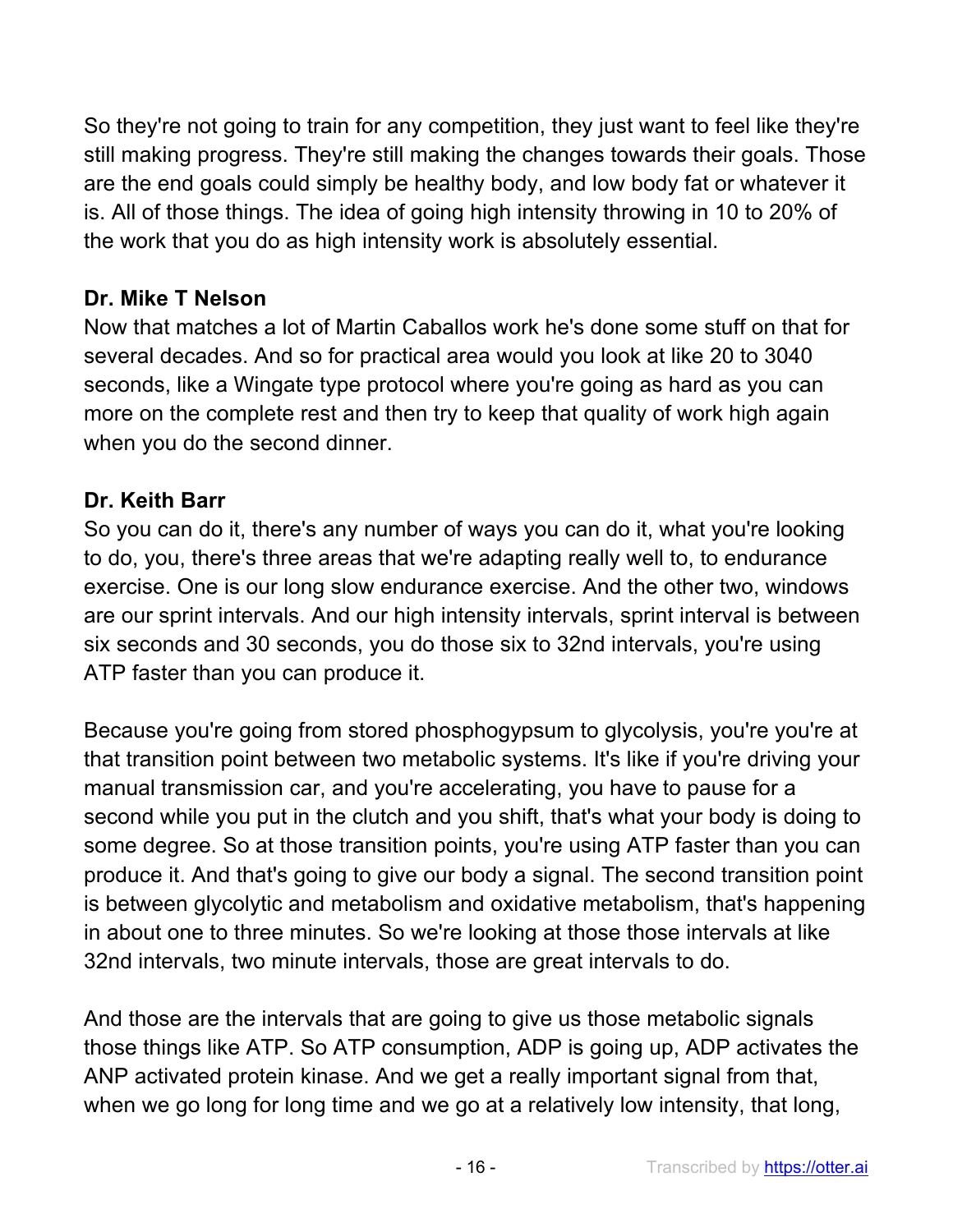slow distance, we get a different signal that's driving the adaptation that we're making. And that's a calcium based signal. And so that signal is likely cam kinase base. So now we have two different signals, one's an intensity signal, one's duration signal, we are, we tend to be really good about the duration signal, especially if we're cyclists or swimmers or we can get in there and go for a long time.

Getting that intensity signal is is something that we're less proficient at, because it's more painful, it hurts to do you know, and so it is not the fun one, it's the one that makes you feel like you're gonna vomit at the end. And so people shy away from that one. So when we're trying to do this, we're trying to mix these two signals in. And we mix these two signals in in such a way as we can maximize the adaptation and minimize the mechanical input impact. Because especially for running, if we're going to do a lot of high intensity running, the impact force is going to be much higher.

So our mechanical load is going to be much higher, the likelihood of us getting an injury is going to be much higher. And so that's not necessarily where we want to do it. We want to do it when we're rowing or cycling or swimming, where we're not having as much of an impact force. You can do it with the running but now your percentage of your overall percentage of high intensity work has to be lower if you're a runner, than if you're a rower swimmer, cyclist.

# **Dr. Mike T Nelson**

Yeah, I'm a big fan of the rower because a lot of my online clients, they're not training to be sprinters. And I don't know how much I trust them to run full out at 90%. And even if they could that the impact over time, it's like you're looking at the cost benefit ratio. If you're going to be a sprinter then yeah, of course, it's specific. But if you're not going to be a sprinter, I think you can use other modalities and still get that high intensity point without mechanical trauma also. Yep, know exactly. And probably a good time to shift gears towards collagen. How did you get interested in in college and research?

# **Dr. Keith Barr**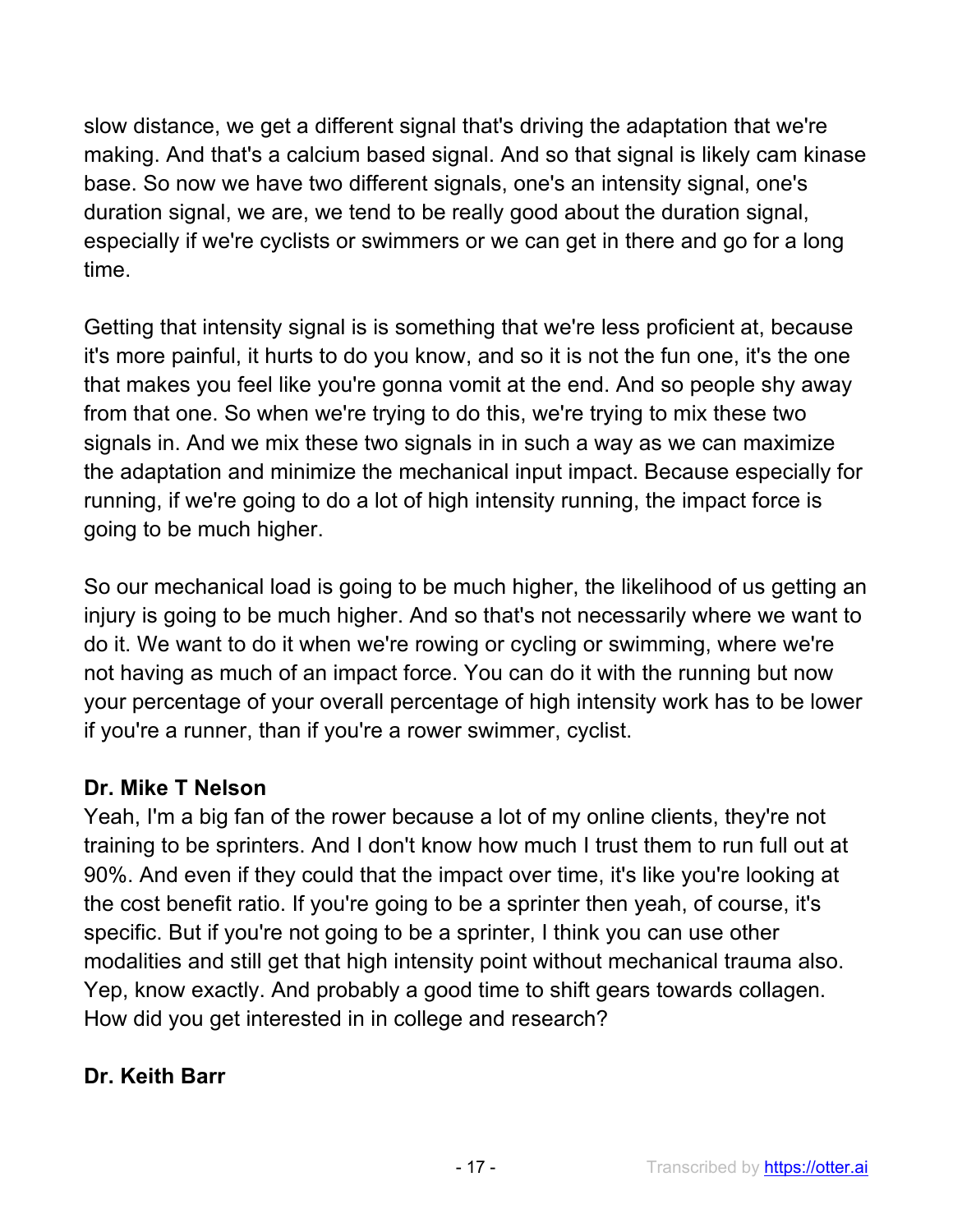Yeah, so we weed free. For years and years, we've been engineering, musculoskeletal tissue. So I started doing this with Bob Dennis, University of Michigan, where we would make little muscles in addition, Bob was is, is this crazy engineer guy who's smarter than anybody else in the world that I know. And he, he had come up with this idea that when you do deep space flights, you're going to need a motor. And that motor needs to be able to repair itself. So what would be perfect is if you had a muscle that could produce all of the movements that you are going to need in order to have like some tenure long flight.

And if something went wrong with the motor where it didn't work, it would actually repair itself. And so his idea was if we could create, if we're going to engineer these muscles, we'd have these motors that can be tuned to do different things within, you know, a body or a spaceship or whatever. And so he's got great videos, you can still find online where he's got little fish that are floating in it. And he's got two little engineered muscles on either side of it. And he then could contract them alternatively and cause the fish to swim around. So So I went and worked with him for a postdoc and I was engineering muscles.

But when we put those muscles onto those little fish or onto any other kind of machine, they would always fail at the interface where we just tie them on. So they would always pull out or they would always have failures there. And we realized that what we didn't have is we didn't have a working tendon. And so what a tendon does, and so with Elena Ruda there at Michigan, what we what we showed was that tendon is a variable mechanical tissue. So we were we were doing these things were at the muscle and of the tenant is very stretching the bone and it's very stiff. And that allows me to attach that stretchy muscle to a stiff structure.

And so we started to think about, oh, while we engineer all these muscles, we should engineer some tendons and ligaments. And so we started doing that. And then I moved my laboratory, my first lab to Scotland and I had a PhD student there, named Jennifer Paxton. And, and what we were doing was engineering. We were trying to engineer these ligaments, these tendons. And we, we said, well, if we're going to have a bone, a tendon, and then a muscle, that's three,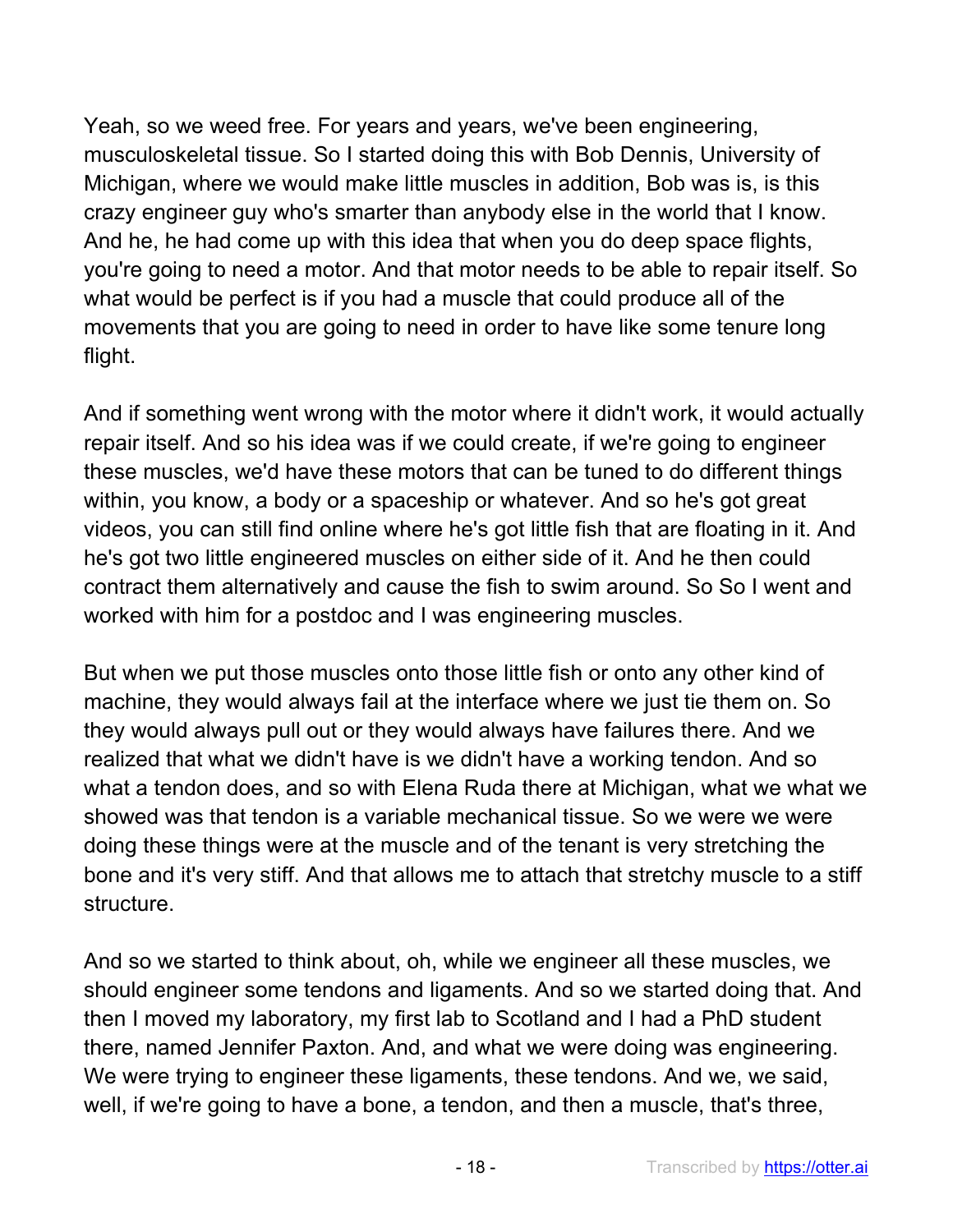that's three tissues, it's really hard to do. So let's just start by making a bone attendant and a bone.

And that's a ligament, bone to bone. And so she started engineering ligaments. And what we found really early on is that if we wanted to make a strong ligament, we had to add Prolene. And we had to add some of these other essential or amino acids that aren't that aren't necessarily found as at a as high level as we need it. And so when we added Prolene into the mix, we got a big increase in in the strength and the stiffness of our ligaments. And so I did some simple searches around to see what are proline rich foods and gelatin came up as a proline rich food. It's, you know, it's just collagen itself where the collagen has been boiled to produce to produce the gelatin. And so it's still forms a gel, and it's really, it's really good that way.

And so what we, what we had figured is that, well, if this works in our little engineered ligaments, that these that these, that when you give Prolene or when you give glycine at high levels, there's there's a group from from Brazil who just gave lots and lots of glycine, and they saw that the tendons ligaments got better. So we figured that this might be a way to do it just by giving dietary collagen. And so we started by doing that we would take we would feed people collagen, or gelatin, we would take their blood and put it onto our engineered ligaments. And before you had the collagen and the vitamin C with, so your overnight fasted that blood medo alignment, it's really weak. But the ones that you got an hour after eating the collagen, or the gelatin that made a much stronger and much more college enriched tissue. So that was telling us that maybe there's something interesting there.

And then we did a study together with Greg shot the Australian Institute of Sport where we fed people for three days, we fed them either a placebo five or 15 grams of gelatin, we had them jump rope, six minutes an hour after. And that's because we had using our engineered ligaments, we've shown that that connective tissues adapt really well to short periods of activity, that if you do an hour's worth of exercise, your connective tissue is going to turn on, get maximal around 10 minutes and then turn off. But even though you're continuing to exercise by 60 minutes, the cells aren't getting a signal that's positive.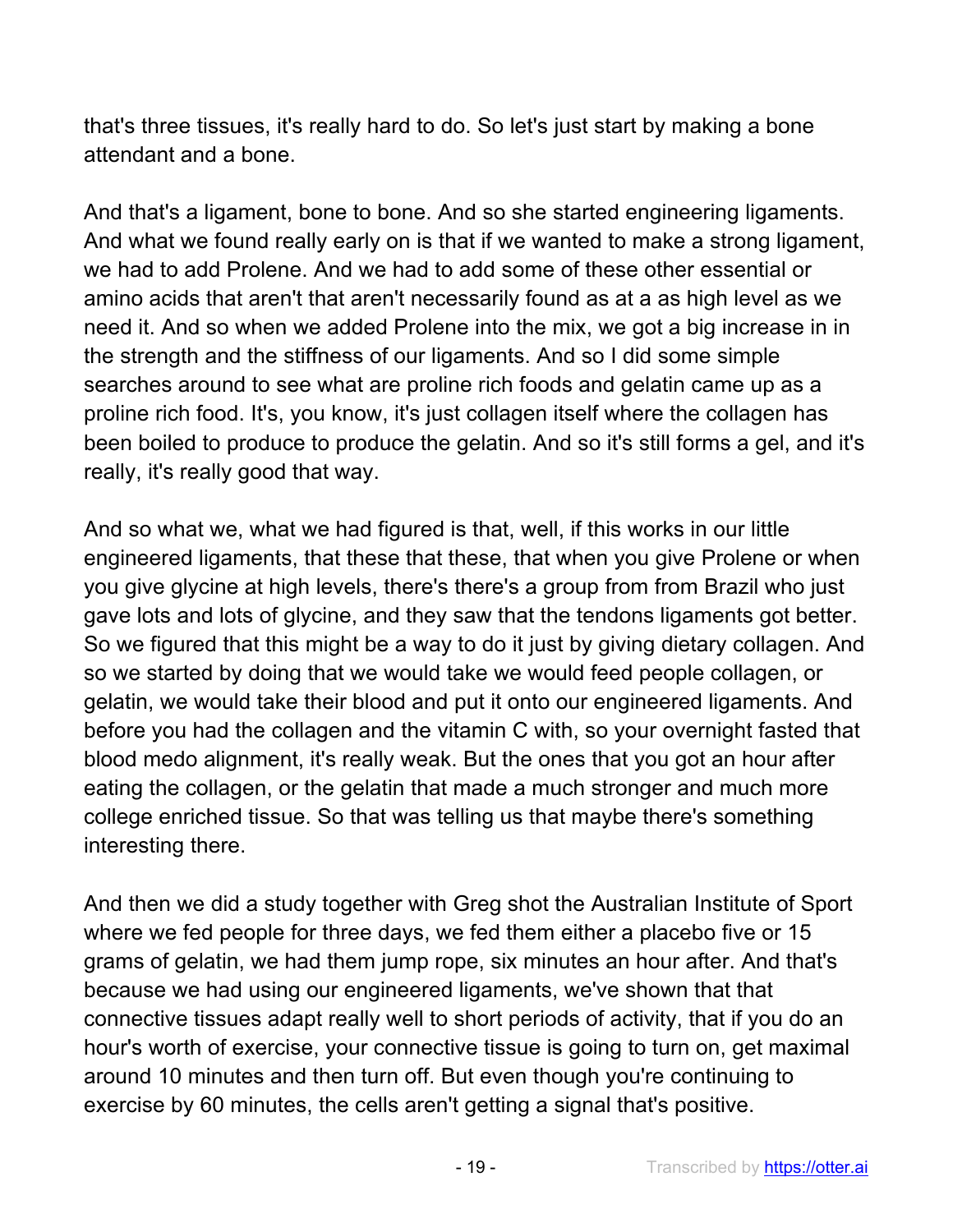And so we were just doing those short periods of activity. And over the 72 hours, when we gave them 15 grams of gelatin, we could double the rate at which the bones within those subjects were producing collagen. And so so that was telling us that there was potentially something there. We hadn't done other proteins we just did placebo control versus gelatin. The five grams didn't give us enough, but the 15 grams gave us gave us a nice effect. And so so we're actually starting a study right now where we're going to do pretty much exactly the same thing. We're going to compare our hydrogen hydrolyzed collagen to whey protein.

And to the third thing we have is we have a vegetarian collagen, made by this made by a company out of the bay area here called gel Torre. And what it is is a recombinant collagen that's made in bacteria. It's the only form of collagen in the world.

# **Dr. Mike T Nelson**

It just mimics the amino acid profile.

# **Dr. Keith Barr**

Yeah, it's got the same amino acid profile. So they they build up this and they use it already for cosmetics or the collagen is used in cosmetics. And so now what they're looking to do is see whether that can be used as a supplement in a dietary supplement for people. And so we'll have those three proteins compared to placebo control in a bunch of men and women and we'll be able to see if is it just any protein or work so the whey protein is just as good as collagen? Or is the collagen important? And is there something special about animal collagen? Or can we just take in this recombinant protein, which is never been in an animal? And can we get the same thing from just having those amino acids? So I think he's gonna be a super, it's a super cool study, we're starting to recruit. So if your your listeners are in the Bay Area in in the Davis area want to be part of it, they're more than welcome to, to reach out and and join the clinical trial. We should have the clinical trial up on clinical trials.gov this month so that we can and our recruiting is starting.

# **Dr. Mike T Nelson**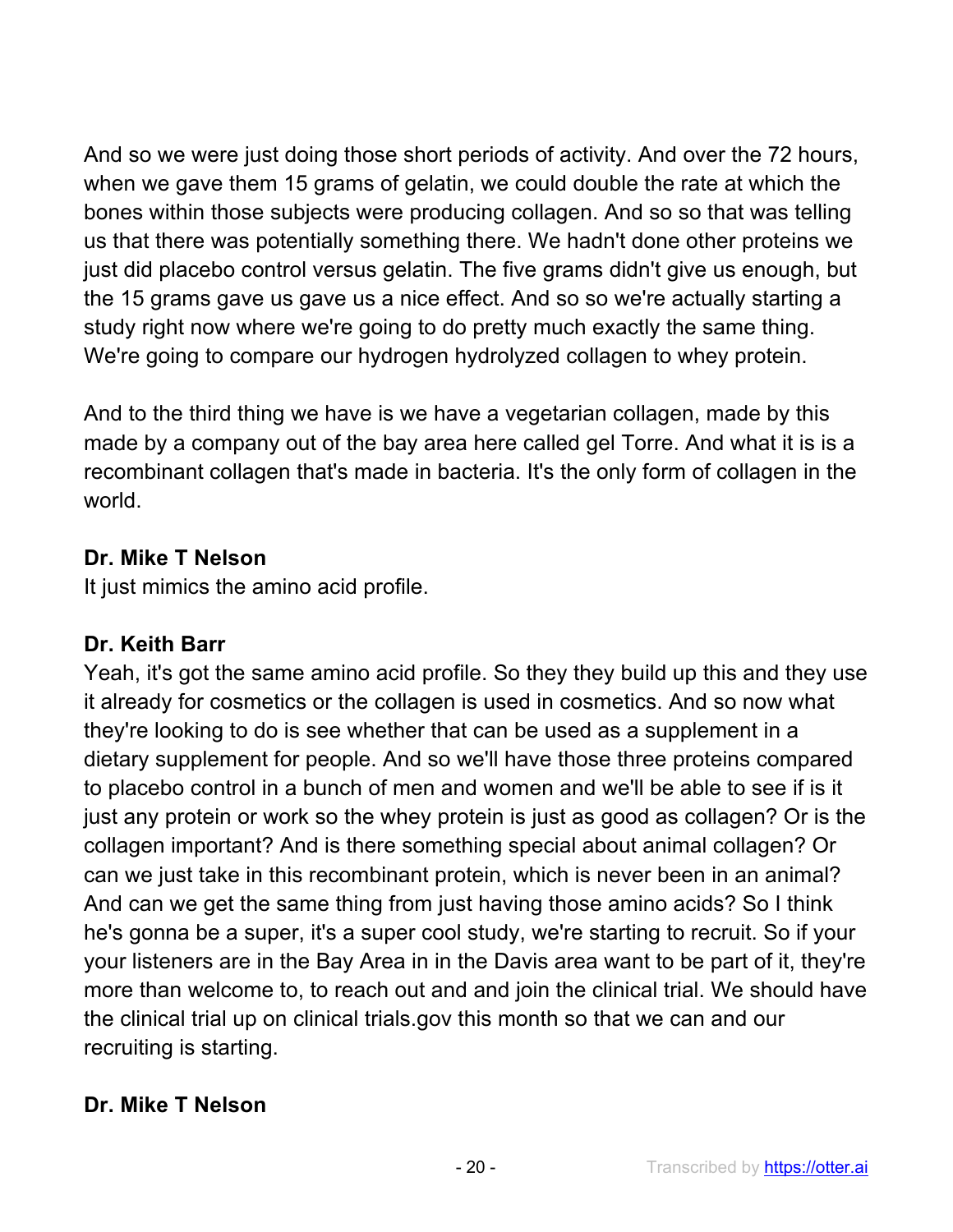That's awesome. And it sounds like that may settle the debate between you and Stu about college and versus way.

# **Dr. Keith Barr**

I don't have any debate with still because I agree with him that it's not great for building muscle because it doesn't have any Scott almost no leucine it doesn't have it's not a complete protein. The question that I have is whether there's something that the cells within connective tissue are getting from, from either the amino acids or some of the other kind of limited amino acids that you see in college, and that you don't see in any other that you don't see in any other protein. And those are the hydroxylated forms of amino acids. So hydroxyproline and hydroxy, lysine, some of our data would suggest that those those kind of modified amino acids are actually giving a signal to cells, which could be important for the synthetic response that we see in response to to dietary collagen.

# **Dr. Mike T Nelson**

Yeah, that was my next question of how much do you think of that is providing raw materials for building blocks? And then you've got the stimulus of exercise and potentially more blood flow to areas that don't get a ton of blood flow? And or is there some other downstream effects from the college and that's signaling different things to go on? Or combination of both?

# **Dr. Keith Barr**

Yeah, so So the interesting thing they told you is that when we take people's blood before and after they eat dietary collagen, and then we put it onto our engineered ligaments, the ligaments get stronger. And this isn't a situation where we've actually got five times the physiological level of amino acids in the media already. So we're adding 10% of the meat, we're adding 10% of the volume as the serum. And we're getting more collagen synthesis, we're getting stronger ligaments. But we're not adding a lot of glycine and proline. And so what that's suggesting to us is that something else in the collagen is actually having the the beneficial effect. And so we know that the vitamin C is important, but that's in all of the different groups.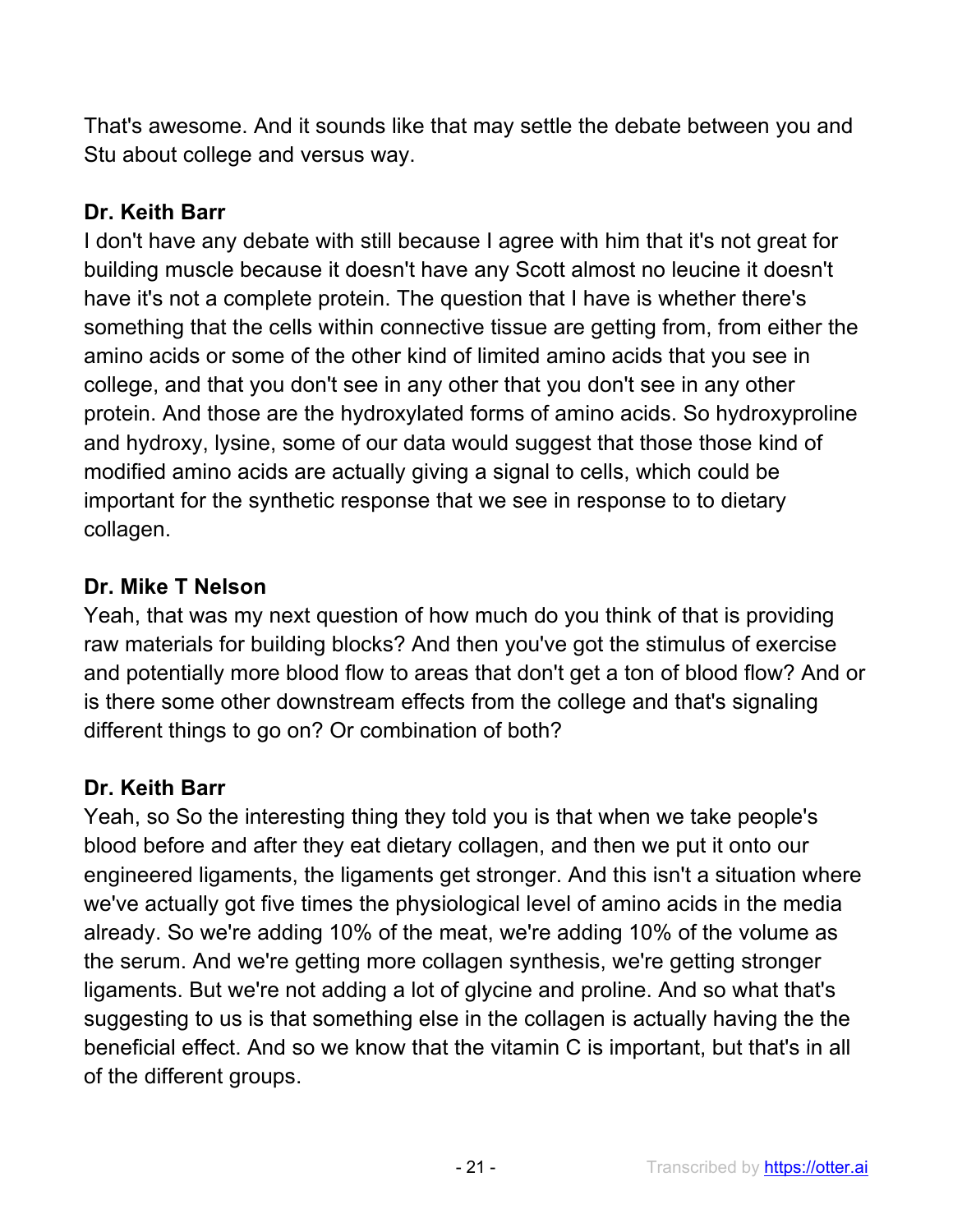So the question then becomes, what is it? Or is there something special about some something that's within that dietary collagen? That is driving this increase in collagen synthesis? And I think that that's the really important question that we were really keen to answer with this study that we've got going on now. Because not only are we are we going to have whey protein, but we're going to have this, this collagen that doesn't have hydroxylated proteins, right.

And so if those hydroxylated proteins are important, we shouldn't see that what collagen is better at stimulating collagen synthesis than whey protein. And it's also better than stimulating something that has the exact same amino acid profile just doesn't have the hydroxyl lations. So it's going to be a super cool study in that way, because it has the potential to really pull out mechanistically, what's going on.

### **Dr. Mike T Nelson**

Yeah, that's awesome. And so one thing I've done with clients based off of your research, especially with Dr. Shaw was add 15 grams of collagen to their whey protein, about 40 to 60 minutes before exercise with some vitamin C thinking, yeah, maybe I'll hit two birds with one and two stones, I'll get the potential soft tissue effects per se, and then get some of the muscle effects per se, I assume you would generally agree with that in terms of practice.

# **Dr. Keith Barr**

So it depends on what we're trying to target. So if you're trying to target muscle, we're totally fine with adding it afterwards. Because the reason that we put it in beforehand when we're looking at bone and tendon and ligaments, is because they don't get the same kind of blood supply that the muscle does. So if we're looking to fix a say, you know, we have a hamstring pull. So somebody's pulled their hamstring, it's pulled off, or it's been surgically repaired or whatever, and we're repairing that tissue. Now what we want to get is we want to get both a muscle signal and a and a connective tissue signal.

There's going to be blood flow after the exercise that we do because that muscle is already pulling in blood flow. And so now we can do that as a supplement that we just do after together with the protein no problem. If we want to target it,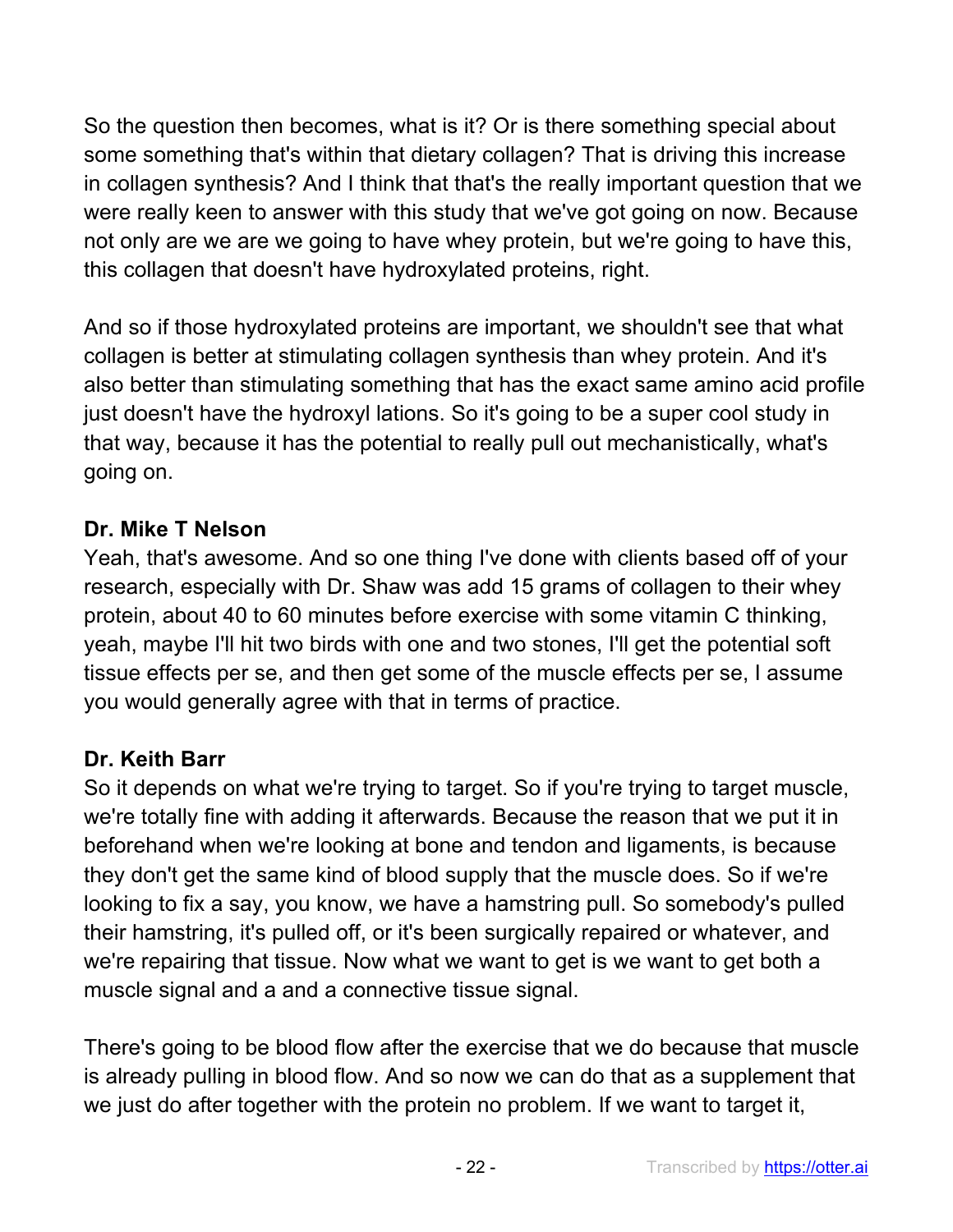specifically the tenant, then what we're going to do is we're going to put it in beforehand. And you can do it together with whatever you want to do it together with but yeah, we're going to try and get it in about 40 minutes to an hour before Forehand, just so that when we're pulling on that tenant, and we're squeezing all the liquid out of it, and then we're relaxing, and we're squeezing, and we're relaxing, we're getting that rhythmic movement through that tendon, we're going to get more fluid flow, and that more fluid flow is going to pull more nutrients into the, to the proximity of the cells.

And we're gonna get more of whatever signal we're hoping to get there, using that kind of load as a way to target our nutrition to where we want it. So yeah, the way that you do it sounds fine. The way that we would kind of tweak it a little bit as if we're looking for a muscle signal, yeah, finally give it afterwards, we're looking for something that's more tendon or ligament based, we're gonna give it or cartilage base or bone base, we're maybe going to give it beforehand.

### **Dr. Mike T Nelson**

Got it? And would there be any downside to adding like, six to 10 grams of essential amino acids with the collagen beforehand?

# **Dr. Keith Barr**

Not at all. Not at all. And it might be something where adding the whey protein together with a college and it's gonna give us a better response, because the whey protein are going to have all of the other amino acids that aren't necessary. The thing to remember is the collagen is a really simple protein. It's basically three, it's basically two amino acids, its glycine and proline make up two thirds of the amino acids within collagen. So the sequence goes glycine, any amino acids and any amino acid then Prolene. So most of what we see are glycine and proline. So that's one of the reasons why we are giving a dietary collagen is because if we give whey protein, it's a dairy based protein, it's a great protein is a complete protein.

But what happens is after exercise, you'll see a drop in glycine within the body. And it's possible that we're getting a little bit of a limitation based on how much placing is there because it's not as glycine rich as some of the connective tissue.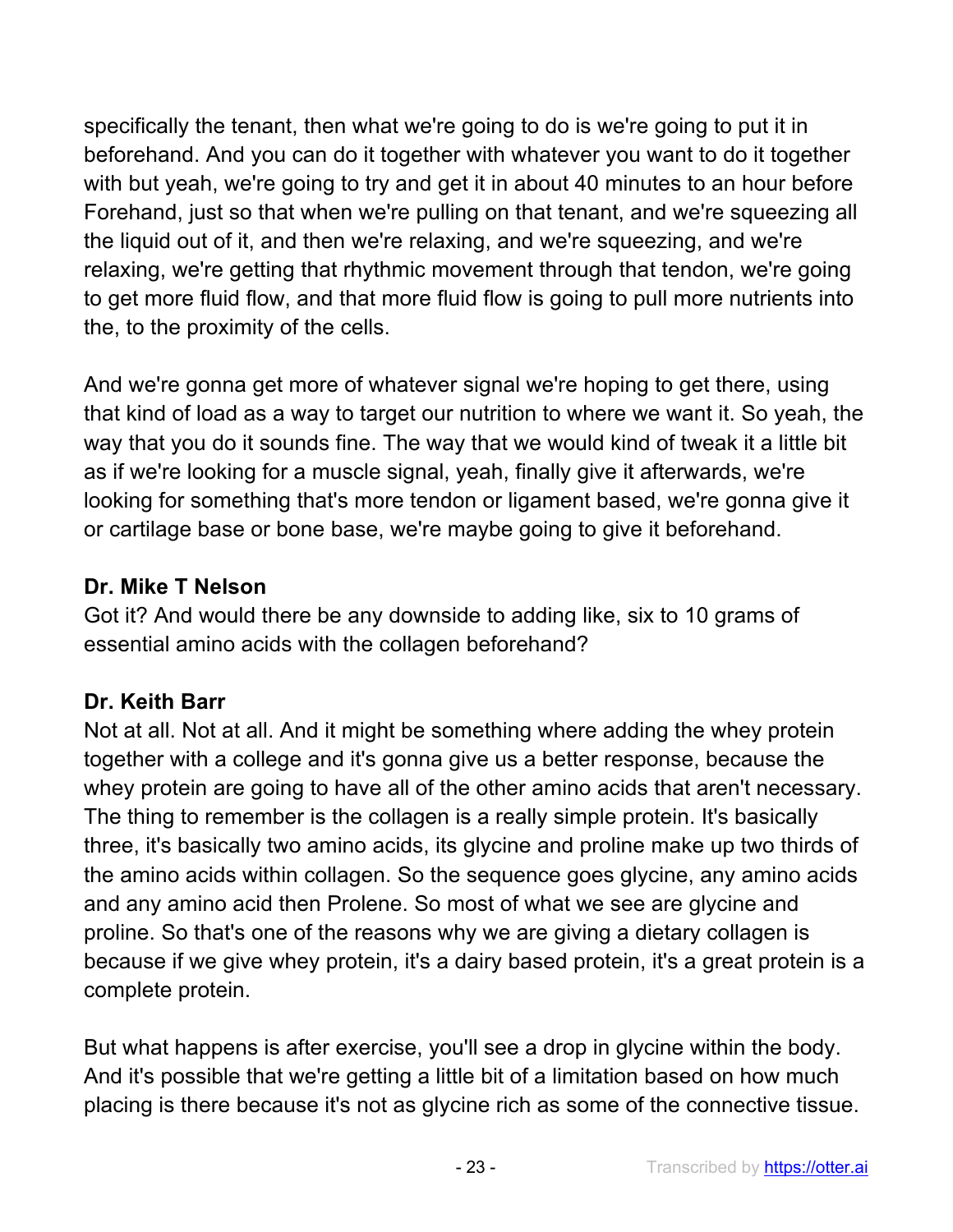And there's some really nice work coming out of Luc Van loons lab that's showing that after resistance exercise, there's higher rates of protein turnover in the matrix than there is in the muscle.

So the matrix is actually got more protein synthesis response to exercise than the muscle does. And we've seen that in a number of our studies that where when we give a stimulus for muscle to grow bigger, we actually see collagen concentration go up, which means that the collagen is increasing at a faster rate than the muscle protein is increasing. And we've got a colleague in France who inhibits collagen synthesis when he does that. And what he shows is that you drop 50% of the strength gains or loss by inhibiting the increase in collagen synthesis. So you really think that the matrix is important, whether it's sensitive to collagen as a dietary supplement, we it's far too early to know. But we do know that the matrix is really important for the functionality of that muscle, the muscles ability to transmit force and to become stronger.

# **Dr. Mike T Nelson**

I think it was then the enzyme that also had a study looking at different tissue turnover rates that they did from some surgeries showing that basically, the turnover rates were much faster than at least what I thought, because I had heard the old thing, which is kind of been sort of disproven now that, you know, muscle will turn over in 90 days and soft tissue takes like nine months. We're all the newer data. And you're suggesting that that might even be inverse, that some of the collagen processes may be turning over faster than muscle.

# **Dr. Keith Barr**

Yeah, so that that study that Smeets was the first author on base, right? What he what he shown is that protein turnover in the ACL was actually twice that of the quadricep muscle, right? And that patellar tendon was almost the same as the ACL. And we know that is load dependent, because when he looked at the PCL, the posterior cruciate ligament, it had the same amount as muscle. So the loading because the PCL isn't loaded a lot, the ACL is loaded quite a bit.

That's where we're getting that dynamic difference between those two tissues. But yeah, it was quite it was quite, you know, illuminating to see that we also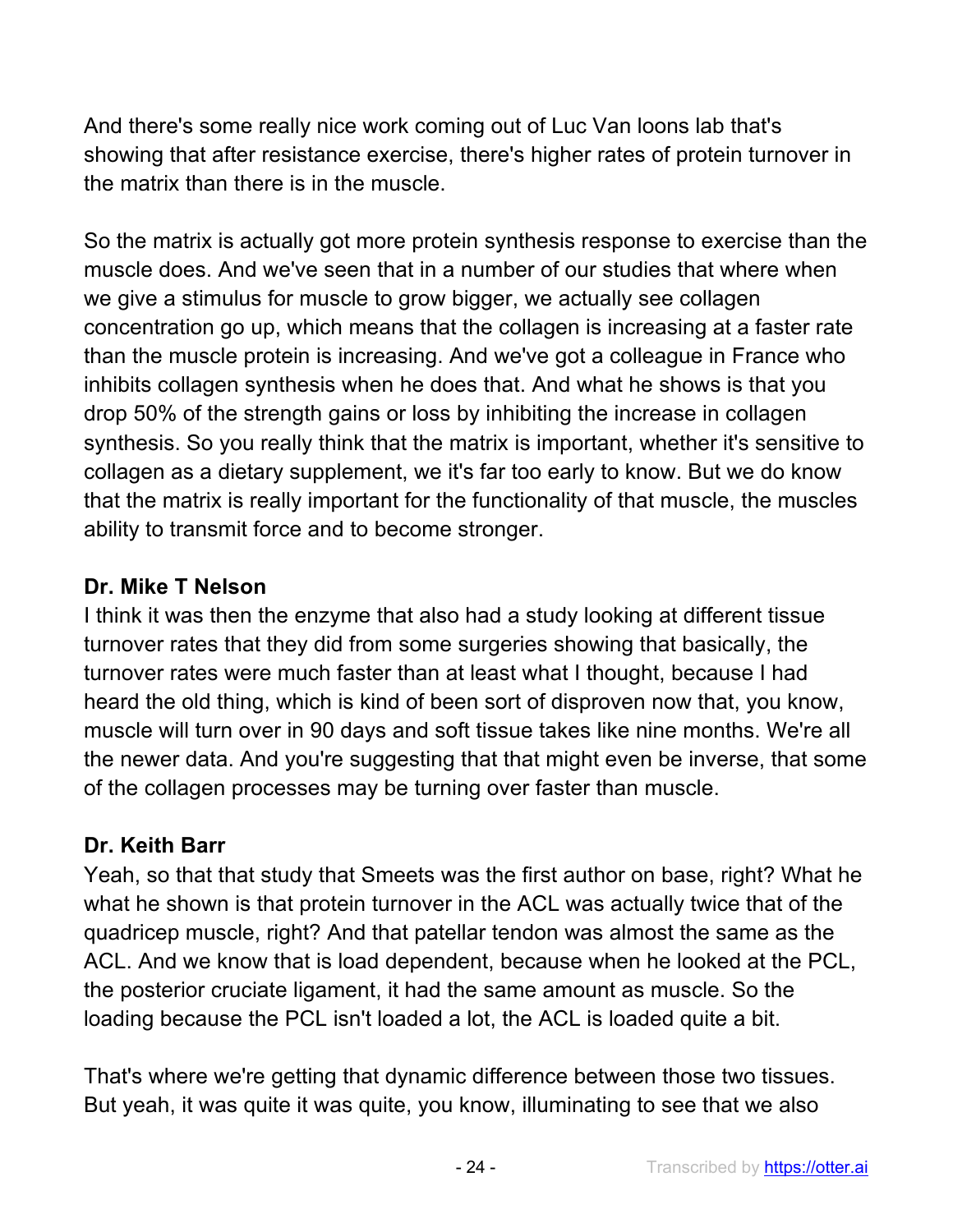have to understand that yes, there is real good, very, very good data from Michael Karis Group from Katsuya henna, Meyer, using the bomb pulse that shows that look, collagen turnover in the core of our, of an Achilles tendon doesn't doesn't happen to to a great degree. We might be because again, that's using this radioactivity that you would find in the environment. It might be that we're able to recycle really well, all of the protein amino acids within the core.

And so we don't see say, a breakdown, or we don't see turnover overall, but we're able to recycle those amino acids or it means that the core isn't changing, and the outside of our attendance is changed are changing quite a bit. And so we can't make any grand conclusion as to which one it is yet, but we do know that If that like metal, metabolically, the outside of attendant is far more metabolically dynamic than the inside. And so it's possible that we're seeing differences through the tendons from the core to the outside, and also as a function of things like exercise and nutrition and other and other components.

### **Dr. Mike T Nelson**

Yeah, that's fascinating. And then you also wonder about all the free case studies, you see of weird Achilles ruptures that, you know, quote, unquote, appear to happen out of, you know, nowhere, and there's different like Levaquin, and different drugs seem to target Achilles heel injuries more often. And yeah, yeah.

# **Dr. Keith Barr**

So there's a, there's a whole bunch of things. Within that one of the ACE inhibitors is Scott, huge numbers of Achilles tendon ruptures. We know the fluoroquinolones have a huge number of athletes tendon ruptures. So there are drugs that are specifically targeting things. And we don't know how they work. And it's still very early days to figuring out how they work. But yeah, there's There's definitely lots of lots of really interesting things as far as how these tissues are turning over what their turnover rate is, and what their how dynamic they are.

Because there's data, there's really nice data in female soccer players, that shows that the ACL gets bigger over the eight months of the season. As they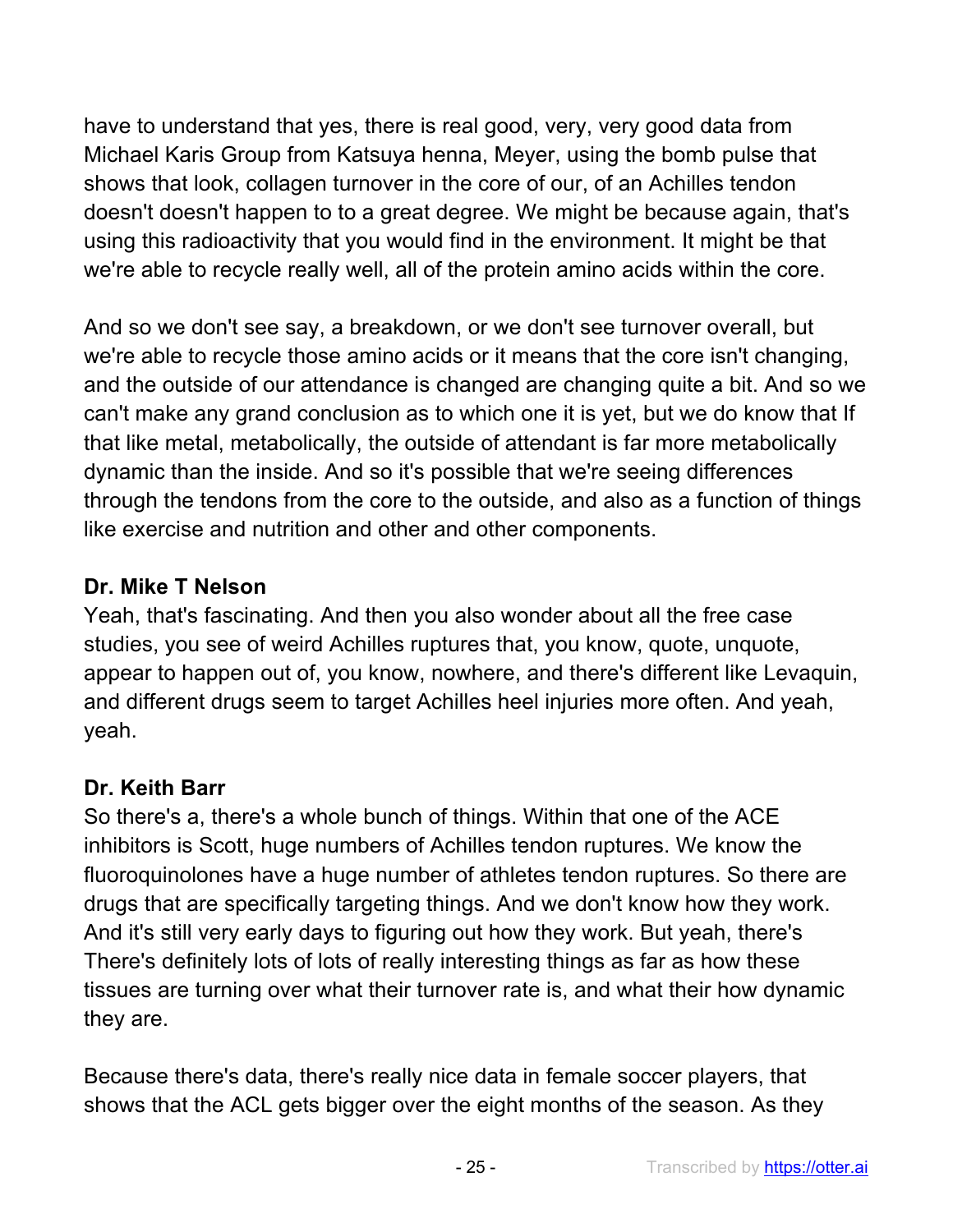train, the ACL got bigger. And then what you would assume is since they were all college level athletes, is it in the four months that they took off, that tissue got smaller again. So again, it's it these are highly dynamic tissues is what we're learning. And so, so what we're doing is we're learning how to support them with the proper loads. Like I just had Camille Heron in here, who's the world's greatest ultra marathoner, and she was telling, she had gotten all kinds of bone injuries when she was young runner.

She that made her go into science as a as a college student. And then she did a master's in bone biology and bone mechanics transduction. And she learned that the the way that a bone worked is it had short periods of load, and it needed good amounts of rest, like six to eight hours. And so the way that she trains is she trains twice a day. Because she knows that by training twice a day, she gets to have the signals that lasts only a short period of time, even when she runs for, say, a hour and a half or two hour run. She knows that her connective tissue only gets maybe a half hour of of an adaptive signal from that two hour run.

But if she does, if she was going to do a four hour run, which is not uncommon for an ultra marathoner, if she breaks it up into two two hour runs, they're separated by eight hours, she gets to have the stimuli to her bones, tendons and cartilage to have a positive effect, whereas the a different ultra marathoner, who's doing that as a single session only gets one. And so now what you get is you get you get these differences in how the body is going to respond based on how we're pairing up the exercise. I know that Brad Lindell had done some work where he had taken military recruits who get tons of stress fractures. And instead of having them run once a day, you had them run half as much as twice a day. Stress fractures go down massively. So just figuring out how the different tissues respond to loading is, is really important for understanding what what exercise training should look like, based on what your injury history is, based on what your capabilities are.

# **Dr. Mike T Nelson**

That's awesome. And as we wrap up, I know you've talked a little bit about possible use of collagen and then certain types of isometric exercise. And I think that it's interesting, like high level sprinters, you talked about potential hamstring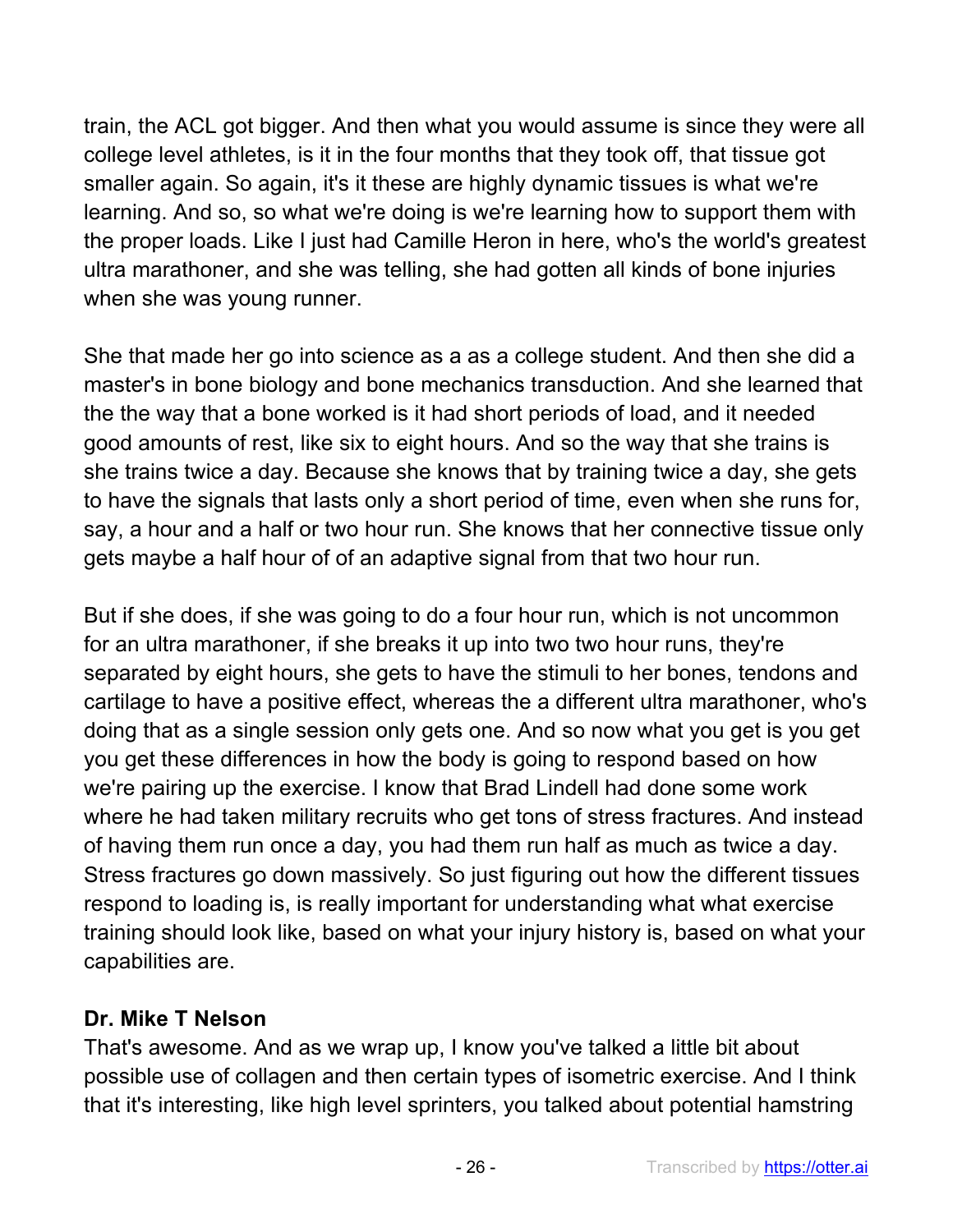injuries. But if I think about the average gym goer, rarely do ever hear of a muscle tear, it's almost always a soft tissue related injury. So is there something more for that population they should consider doing related to training? Yeah, so.

## **Dr. Keith Barr**

So again, that's one of the interesting things that happens because as we as you train, basically your your training, the stiffness of the structures that you're training based on how you train. So if I do a lot of fast training, my my tenants are gonna get stiffer. To do faster training, I can't do it against a lot of weights. So that means my muscles not going to get a stimulus for strength, so I'm gonna get a little bit weaker muscle over time. Now I have a stiff tenant and a weak muscle, that's where I get multiples. Most people don't do a lot of their training fast. We've talked about that already.

So that most of the average people aren't getting muscle polls, what they're getting is you're getting tendon problems and they're getting kind of these these types of injuries where the muscle is stronger than the tendon and now the the basically when we do a stretch when we do any type of movement, we're stretching both the tendon and the muscle together. If the muscle is super strong, the muscle doesn't stretch very far the tendon stretches along way. If the muscle is weaker, and the tenant is stiffer now the muscle has this stretch more. And so what we're looking to do is balance these two things. So what I would suggest is that in recreationally active individuals, their muscle is stronger than their tenant is stiff, so that when they take a move now this, the tenant is stretching a super long way.

And so that means that the likelihood of an injury is going to be in the tissue, that's that strains the most. And so that's where we get a lot of our tenant injuries and other things. And so what we're doing is what we found, and I've got a PhD student, Daniel, Stephan is doing a lot of work with essentially how we should be loading to fix tendon problems, because a lot of times people get, oh, you know, even though people say, Oh, Achilles tendon rupture came out of nowhere, you talk to them, and they're like, yeah, for a couple of weeks now.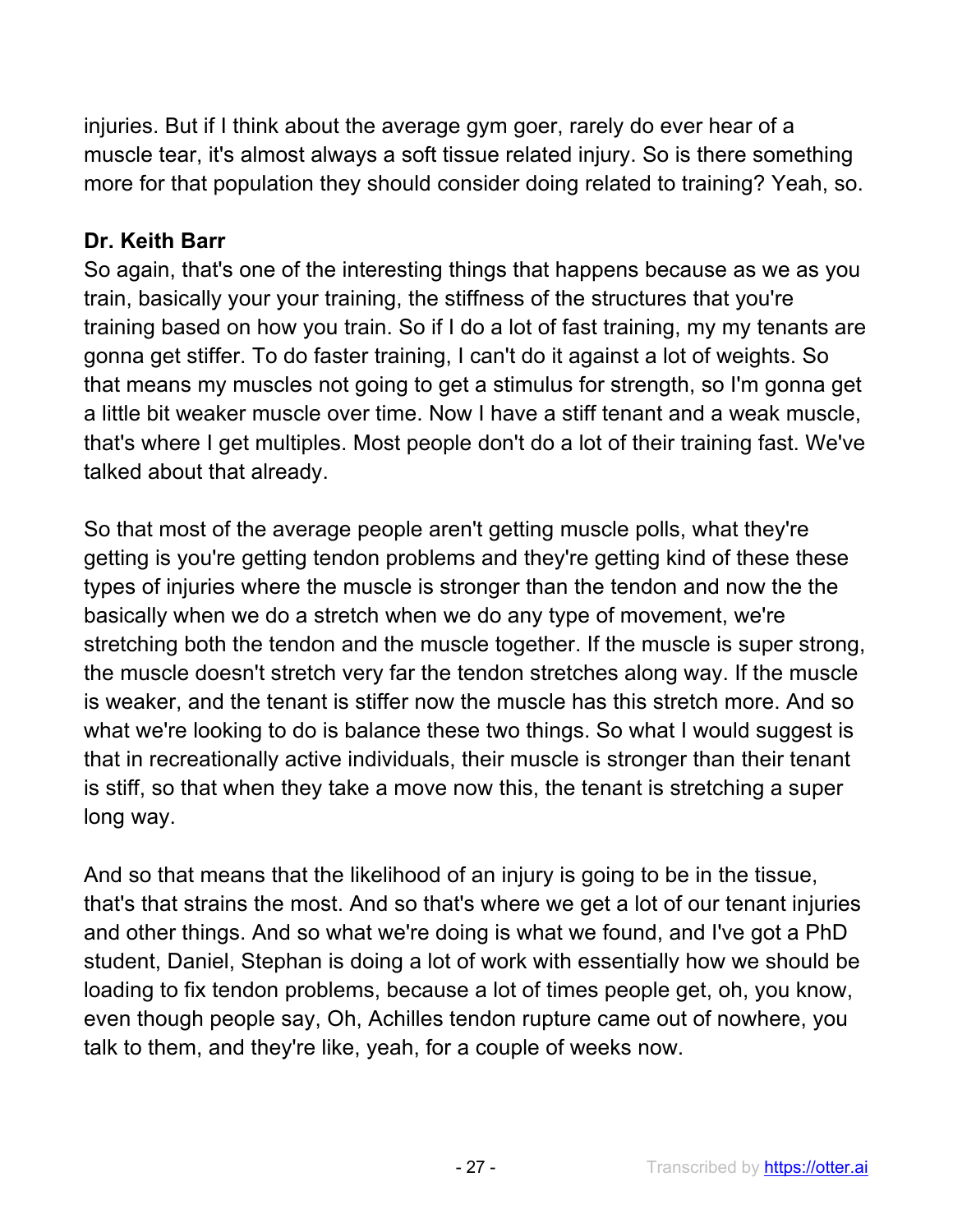There's something going on and didn't feel quite right. And then I took a step and bang point. And that's the that's the issue. And so what we're, what we're doing is we're addressing those early, or those tenant empathic areas where I've always got pain in my, in the front of my knee, or my Achilles, or in all of these things, or for a lot of throwers, in their, in their elbow, UCL in their elbow, the golfers in their, in the inside the tennis players in the outside. And all we're doing is we're doing these 32nd isometrics, where, if you've got a lot of tendon based pain, like if you're super painful in your first few steps, and then it warms up and you'll get out of it, that's a good sign that it's a tendon problem, because the tenant is super stiff first thing in the morning, as you move in a little bit more, it's going to be a little bit less stiff. And if you have those types of things where you get really, really sore for the first few minutes, or if I go for a run, I can barely move in the first few steps, but then I eventually warm up, those are the things that are telling you that the problem is with your connective tissues, your like your tendons, and that's where we come in, we use, we use isometrics. The reason we use isometrics is the, that our tissues, our tendons are super dense connective tissue.

And so when we get an injury to it, we get a little bit of damage to it, the load doesn't go, that load doesn't stop going through the tissue, what it does is it goes around the damaged area, it's basically like taking a big rock and throwing it into the river, it doesn't stop the river, the river just goes around it. And that's basically what happens to the load that we're putting onto that tenant, the only time that we're going to get and that's what we call stress shielding, because the strong part of the tendons are taking off the low yields the load from going through the weak part of the tenant.

And so what we want to do is we want to fatigue the strong part of the tendon. So that we can get load through the discard part of the tendon. And so the way that we do those, we pull them we hold on the tenant. So we're using isometric contraction, 30 seconds causes about, you know, 80% of the relaxation that we're going to see within that tenant. Even if you go out to two minutes, three minutes, it's only going to go 10 or 20% lower than the tension through the strong part. But as that strong part starts to relax, now the weaker part is actually got more stiffness than the strong part. And so what we get is we get load going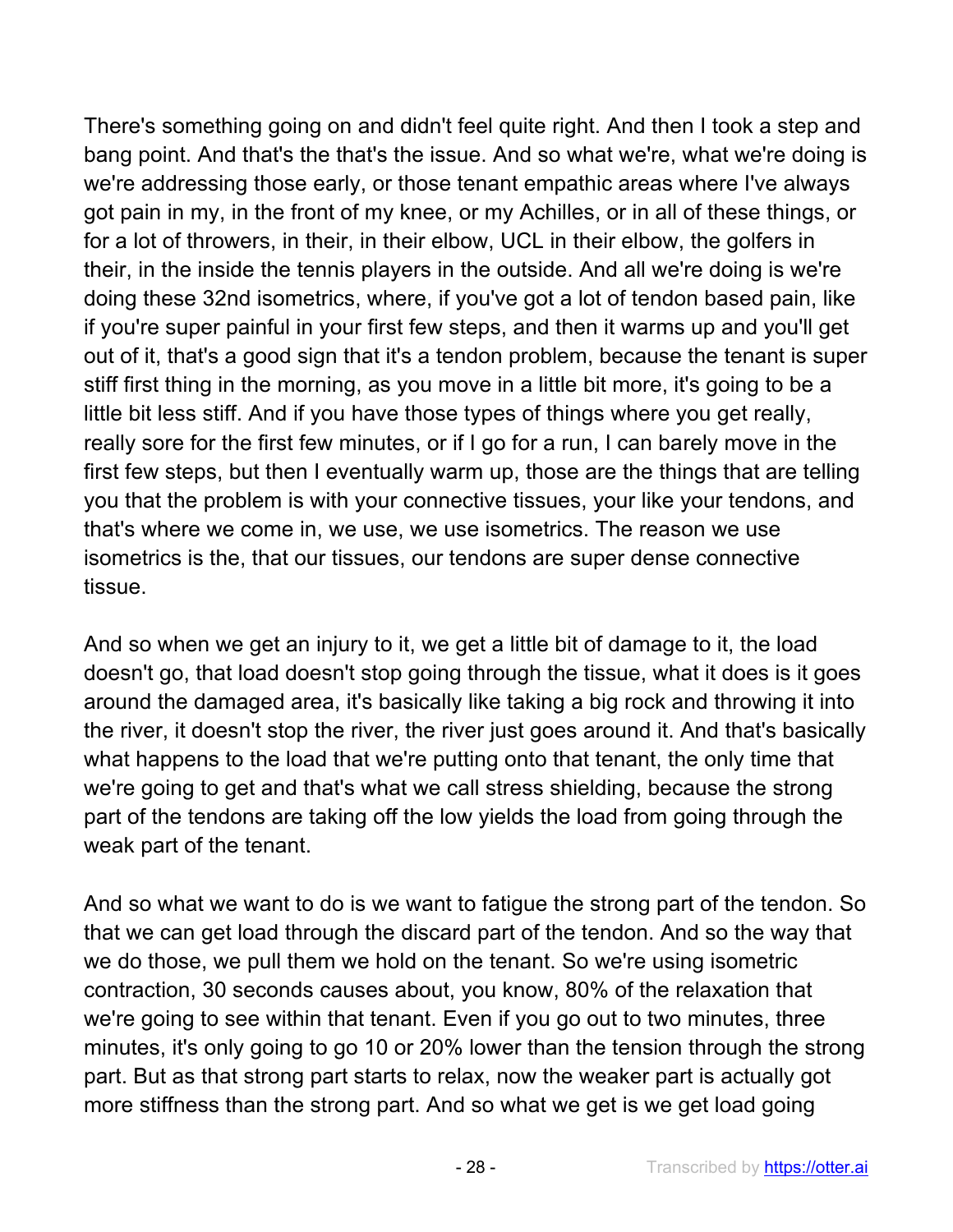through the weaker part. And that load is going to give the cells that signal they need to reorient and start making aligned collagen the way that we want it to be.

And so we've had incredible success with this. With a lot of people who you know, who haven't been able to do their activities that they love to do, they'll do the 32nd isometrics for a couple of weeks, and they'll be able to return to play. We've done it with professional athletes, we've done with all kinds of individuals to help bring them back. And so what we're doing is we're doing for 32nd, isometric holds, with two minutes arrest in between. And all we have to do is figure out a way that we can get load through the tissue. So if I have a tendinopathy in my elbow, I'm going to take something and I'm going to rotate it out so that there's a heavy thing over here and I'm going to hold in that position. So I'll have tennis players hold a fry pan out with their elbow a little bit bent.

And so now they're getting lowered through these muscles, which are the external rotators that are going to go through that area where you get tendinopathy. If you're a baseball player thrower, or you have golfer's elbow, you just go the opposite way. And now you're getting loads through the inside, you're getting that long load hold through the insight, stress relaxation, the damaged part gets that signal to align and to synthesize collagen and a directionally oriented way. And we can repair the collagen.

### **Dr. Mike T Nelson**

That's awesome. And based on when you talked about with collagen, would you have them do that twice a day then for those four rounds, because you get up the frequency per day. We do it twice a day.

# **Dr. Keith Barr**

So again, it depends on how much it's limiting you so so if it's something where you can't do your activities, then yeah, doing it twice a day is going to get you back faster. And it doesn't have to be I'd like, you know, the heaviest load, you can pass if you just have to do a load, that's going to be sufficient to allow relaxation through the strong part get load through the weaker part, the, the older, the denser the scar is, the greater the load, you are going to need to use because that scar is now going to take a lot longer to get that directional signal to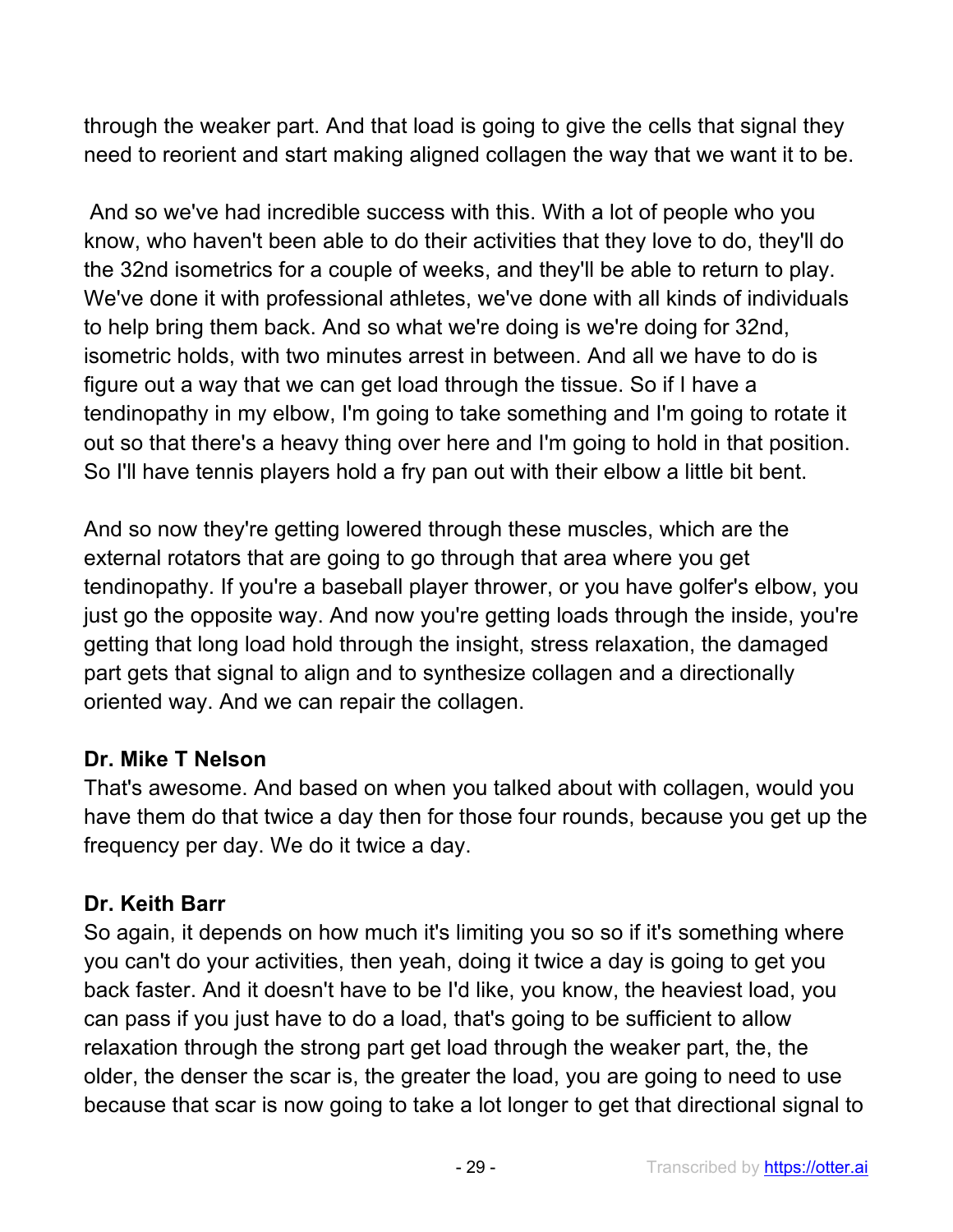if we use a heavier weight, it's easier for us to get that signal into the to the denser scar. So if we have a really old scar, or really old injury, we're gonna use a heavier weight to get that load through them.

# **Dr. Mike T Nelson**

Yeah, that matches some stuff I've done in the past with just heavy, heavy ish Essentrics for 1015 20 seconds. And I found just anecdote I can remember where I read the study from that a lot of pendant issues literally within a couple of days started like clearing up, so it was probably maybe the isometric key portion of it, that was a component. Right?

# **Dr. Keith Barr**

So if you did, so that's the Alfredsson protocol, you Okay, your, your heavy Essentrics, you do heavy concentrix, the heavy component means you go slow, that's the force velocity relationship. So when we realized that, okay, all of these things that are having a beneficial effect, or are just slow moves, the slowest type of contraction is an isometric contraction, because there's no movement at all. So by definition is the slowest. And so that's why we went there. And you put that together with a bunch of other data from from, you know, from horses or from other things where they decrease stiffness. And they saw that the tendons went to looking beautiful again, that told us that what we're trying to do is decrease that stiffness is important, because that's how we shield the injury. So we don't get a lot of tendon opportunities in kids because their tenants aren't stiff enough yet to shield that little injury. So because they can't shield the injured area, the injured area gets loaded until we don't see that scar formation. As we get older and older, we're going to have stiffer connective tissue, we're going to be able to shield any injury really, really well. So as I get older, again, I'm going to have to use a heavier weight because the the connective tissue is going to be stiffer at the beginning. So in order for me to overcome that shielding effect, I need to have a bigger load.

# **Dr. Mike T Nelson**

And for isometrics, for people listening, one thing that goofed me up for quite a while I had to unlearn was like strength and conditioning wise, they're kind of classically taught and isometric is the muscle quote, unquote, not really working,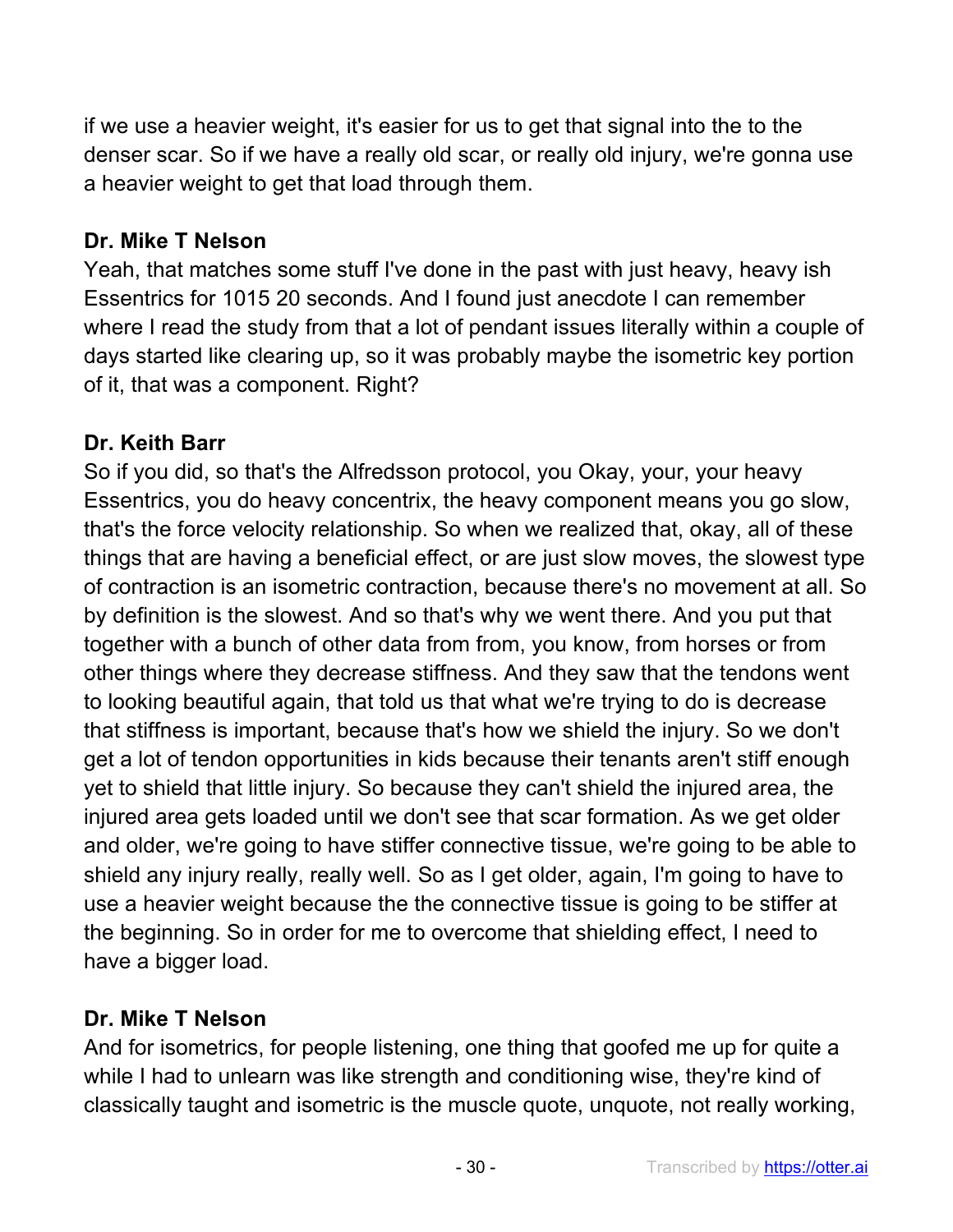because it's not moving. But what happens is, I'm like, well go do a wall, sit for two minutes and tell me your quads aren't doing anything. And it's the muscle is still contracting, but because there's play in the soft tissue, the joint does isometric mean to the joint space isn't changing an angle, but the muscle is still doing work, because it's pulling on all that soft tissue.

# **Dr. Keith Barr**

Yeah, the muscle has to do a lot more work, because what we normally use our tendons for in our matrix is to have momentum in the movement, and to capitalize on the momentum so that we get stored and returned energy for free. So if you want to make an exercise hard, if you think a push ups easy, that's great, do a 32nd down 15 Second up, push up, that's actually gonna use your muscle much more, because when you're doing a normal push, if you're storing and returning energy, and all of these connective tissues throughout the system, the result is you get a lot of bounce back, where you don't have to use your muscle as a motor. If you actually want to really test your muscle, you go slow movements, because now you're no longer storing and returning energy from the series elastic component, it's all the muscular component that has to work much harder. And that's again, as the series elastic component is doing less of the work, we're gonna get better signals to potentially both the muscle and the tenant.

### **Dr. Mike T Nelson**

And I think that matches, there's an old study, I think, from Australia, where you had to do a bench press with at least I think it was a six second pause at your chest to try to eliminate that stretch shortening cycling effect, which is a much longer pause and even people doing pause bench press would be doing. Or you can do it from the bottom as like a starting position where now you're already in that position. And it's concentric only.

### **Dr. Keith Barr**

Yep. And that's what we see with a lot of different things that we do with or doing supplementation, or we're doing training, you're not going to see a change with a squat jump. But you're gonna see a change on a counter movement, jump, the counter movement, jump your store name returning energy. So the connective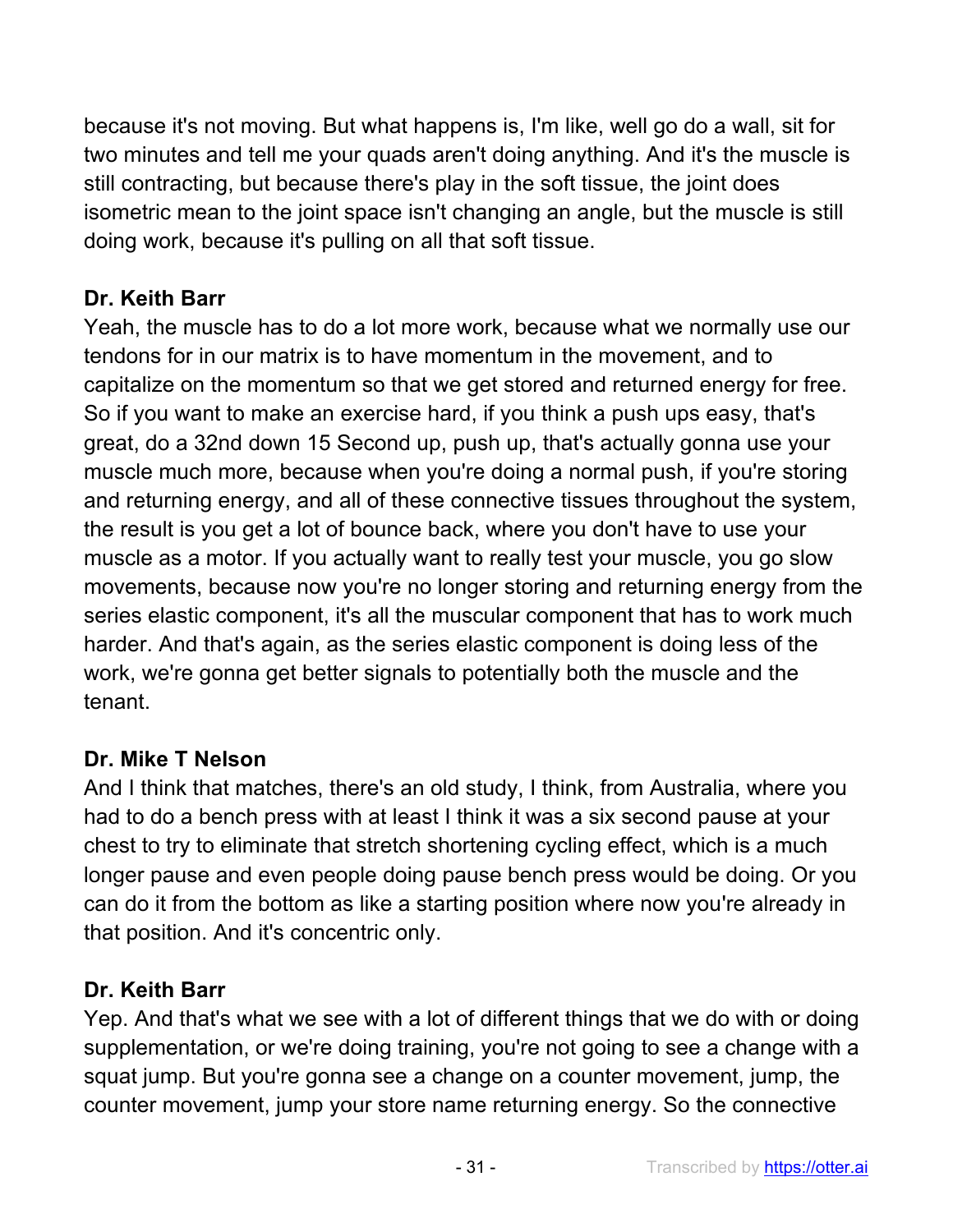tissue stiffness is really important. On a squat jump, you're starting from a one position, you're not storing and returning energy. You're just trying to produce that rate of force development. And so we don't see as much of a performance change for a lot of the connective tissue work that we do if we're only doing a squat jump. And we're not looking at something like a countermovement.

### **Dr. Mike T Nelson**

ah, Some Well, thank you so much for all your time today, we really appreciate it. And if people want to are in the area and want to enroll in your study, how would they? How would they find you?

### **Dr. Keith Barr**

Yeah, so So once everything's approved on this end from from our IRB, it's going to be on clinical, clinical trials.gov. Or they can email me at KB AR at UC davis.edu. And that's just a way that if they're in the Davis area, and they want to be part of some of our studies, we're happy to have.

#### **Dr. Mike T Nelson**

Awesome, and are you looking for any more graduate students if people are interested in that route?

#### **Dr. Keith Barr**

So I've got a good cohort right now, I'm always interested in in supporting young scientists. So yeah, if there's exceptional young scientists, I'm always I'm always interested in, in looking at opportunities to increase the number of the individuals that we can get in and get doing outstanding musculoskeletal work, so that we can improve quality of life for for as many people as possible.

#### **Dr. Mike T Nelson**

Awesome. Well, thank you so much for all your time today. Dr. Barr, we really appreciate it and sharing all your wisdom. Thank you so much.

#### **Dr. Keith Barr**

You're welcome. Thank you for having me.